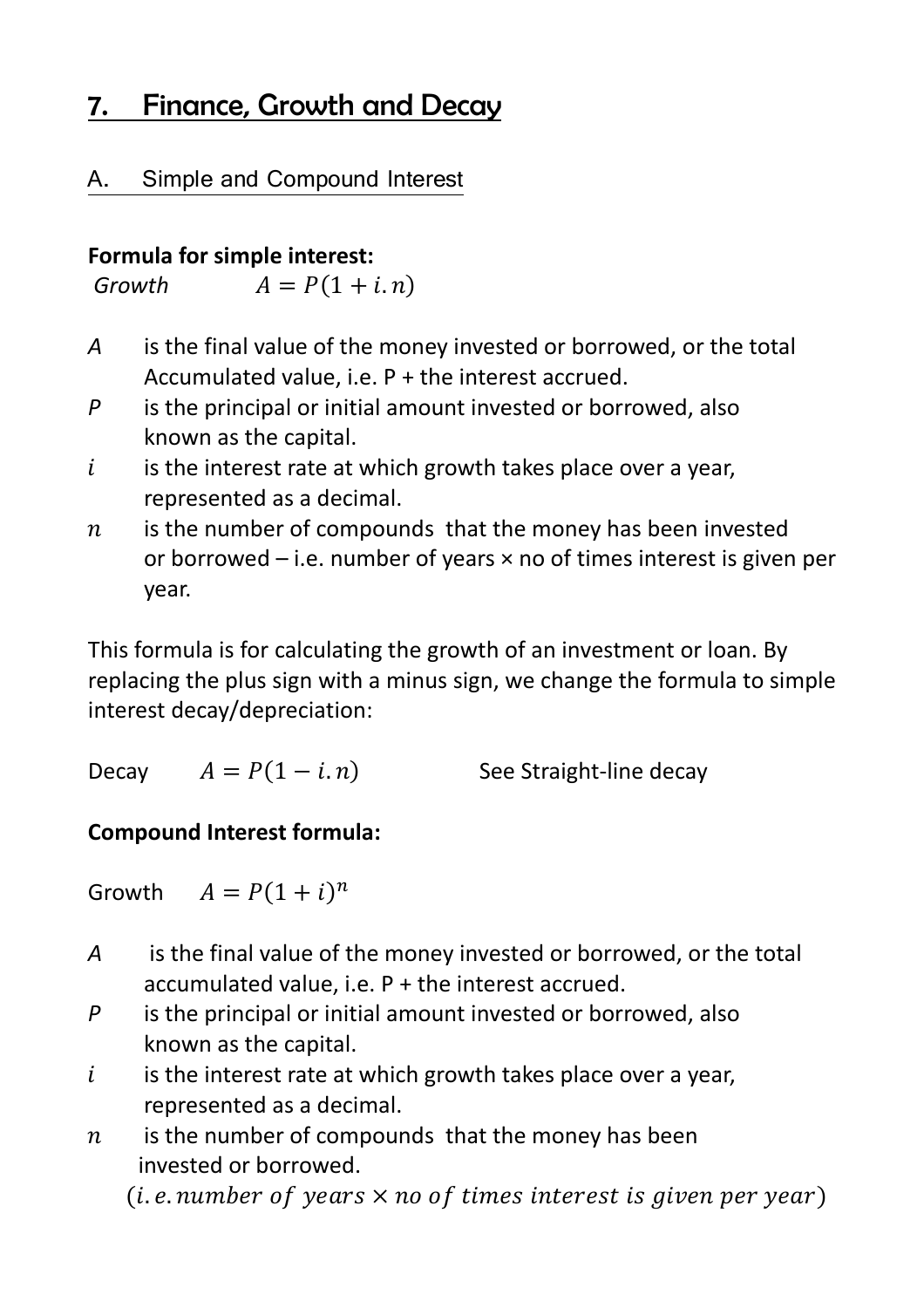This formula is for calculating the growth of an investment or loan. By replacing the plus sign with a minus sign, we change the formula to compound interest decay:

Decay  $A = P(1 - i)^n$ See Reducing-balance decay.

Example: Simple and Compound interest

John has R10 000 that he wants to save for a period of 10 years. Which of these three options would yield the most money in his savings account? Option A: Simple interest at 8,5% per annum (p.a.) Option B: 8,5% p.a. interest compounded annually Option C: 8,5% p.a. interest compounded quarterly

Answer: *For all three options:*   $P = R10000$  $i = \frac{8.5}{100}$  $\overline{5}$ 

$$
i = \frac{8.5}{100} = 0.08
$$

 $n = 10$ 

Option A

 $A = P(1 + i.n)$  write the formula for simple interest.  $= 10\,000(1 + 0.085 \times 10)$ <br>= R 18500.00 substitute values for *P, i* and *n.*  find the answer on the calculator

Option B

| $A = P(1 + i)^n$ | write the formula for compound interest                    |
|------------------|------------------------------------------------------------|
|                  | $= 10000(1 + 0.085)^{10}$ substitute values for P, i and n |
| $= R22609,83$    | find the answer using your calculator                      |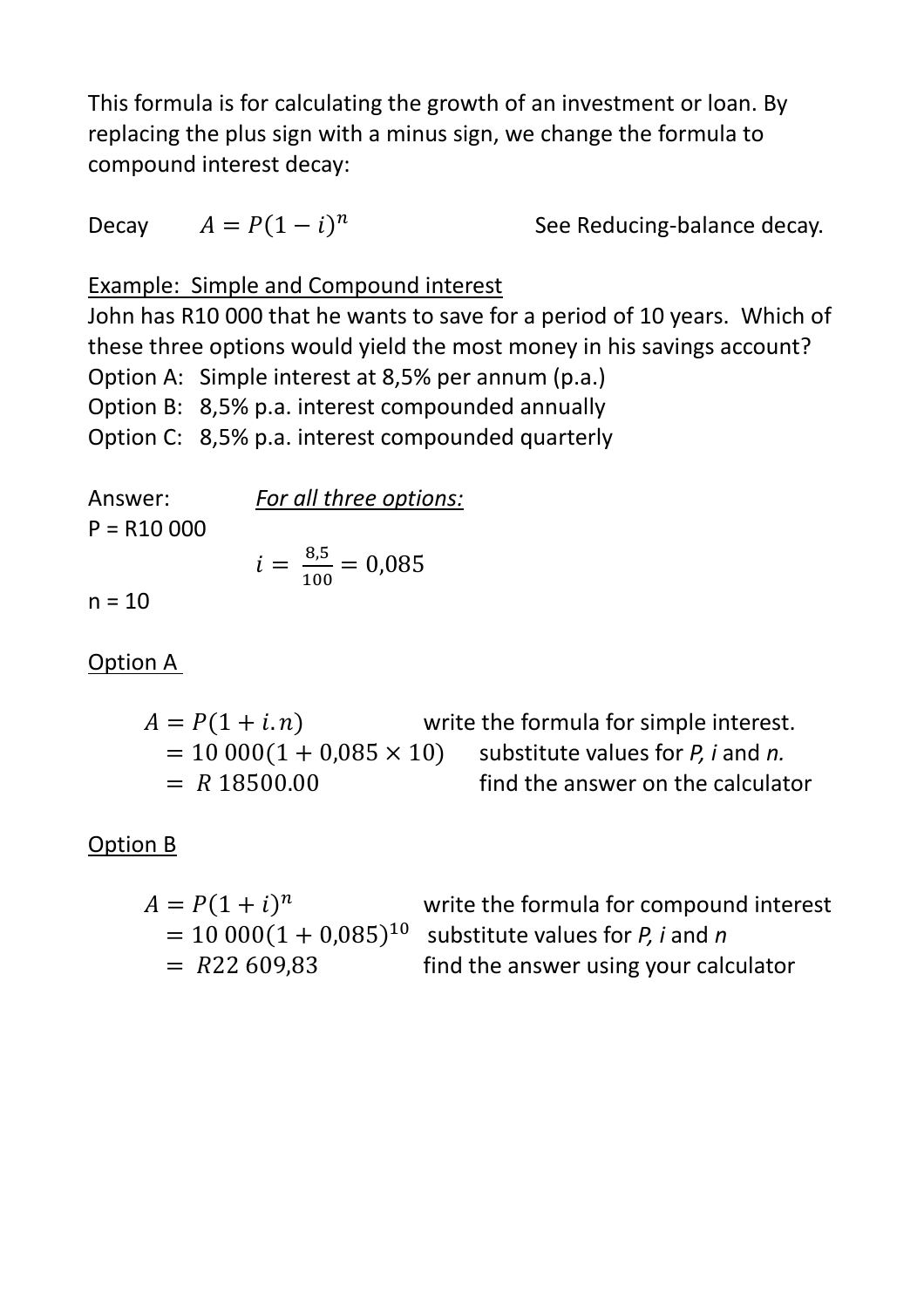### Option C

*If the interest paid is 8,5% interest p.a. this is the interest paid over 1 full year. Therefore if interest is compounded quarterly, then four equal*   $\emph{interest amounts of } \frac{0,085}{4}$ \*  *or 0,02125 will be paid every three months. Also, over each year interest is paid four times (every 3 months), therefore interest will be paid 40 times*  $(10 \times 4)$ .

 $A = P(1 + i)^n$  write the formula for compound interest  $= 10\ 000 \left(1 + \frac{0.085}{4}\right)$  $10\times4$  substitute values for *P, i* and *n*. Remember to adjust by dividing *i* by 4 and to multiply *n* by 4 as the interest is compounded four times per year(quarterly).

 $= R23 189.04$  find the answer on your Calculator.

As you can see option C yields the most money.



#### $B.$ The use of Logarithms to calculate the value of  $n$  in the formulae

$$
A = P(1+i)^n \text{ and } A = P(1-i)^n
$$

A very important part of Grade 12 Financial mathematics is to calculate *n*, the time period of the investment or loan.

In grade 10 and 11 we calculate by trial-and-error but in Grade 12 we can now use Logarithms to calculate  $n$ .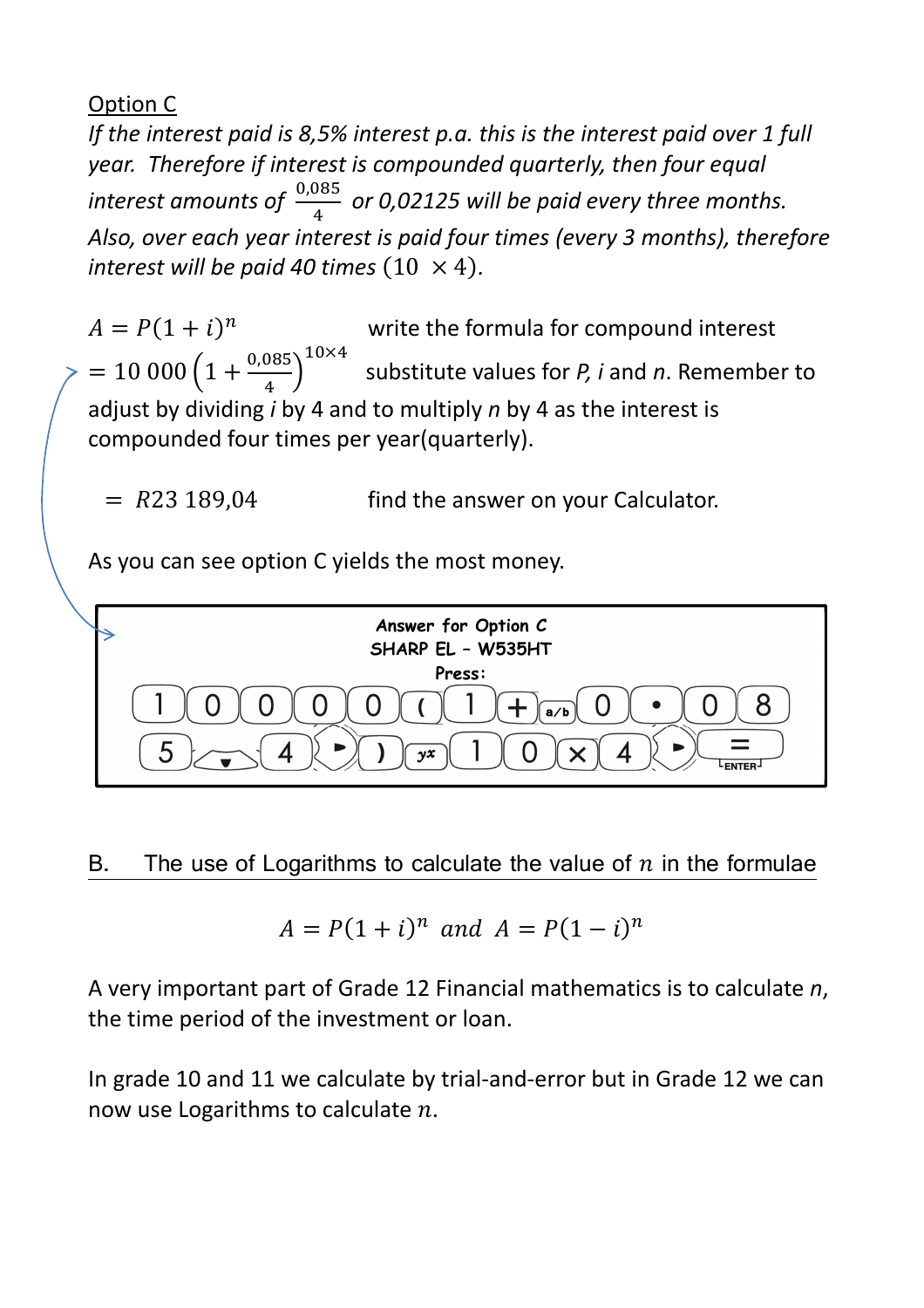## Example

Andrew is a financially savvy young boy. He wants to start saving money for a deposit on a car. To buy his favourite car he would need a deposit of R20 000. To date he has R5 000 in his savings account. His dad promised that he would double any amount that he saves up. The bank that his father suggests offers an interest rate of 9,8% p.a. compounded annually.

As his dad will meet him half way, he will only have to save R10 000. How long will he have to save in order to double the money in his savings account?



The term  $n$  is calculated by the formula:

$$
n = \log_{(1+i)} \frac{A}{P}
$$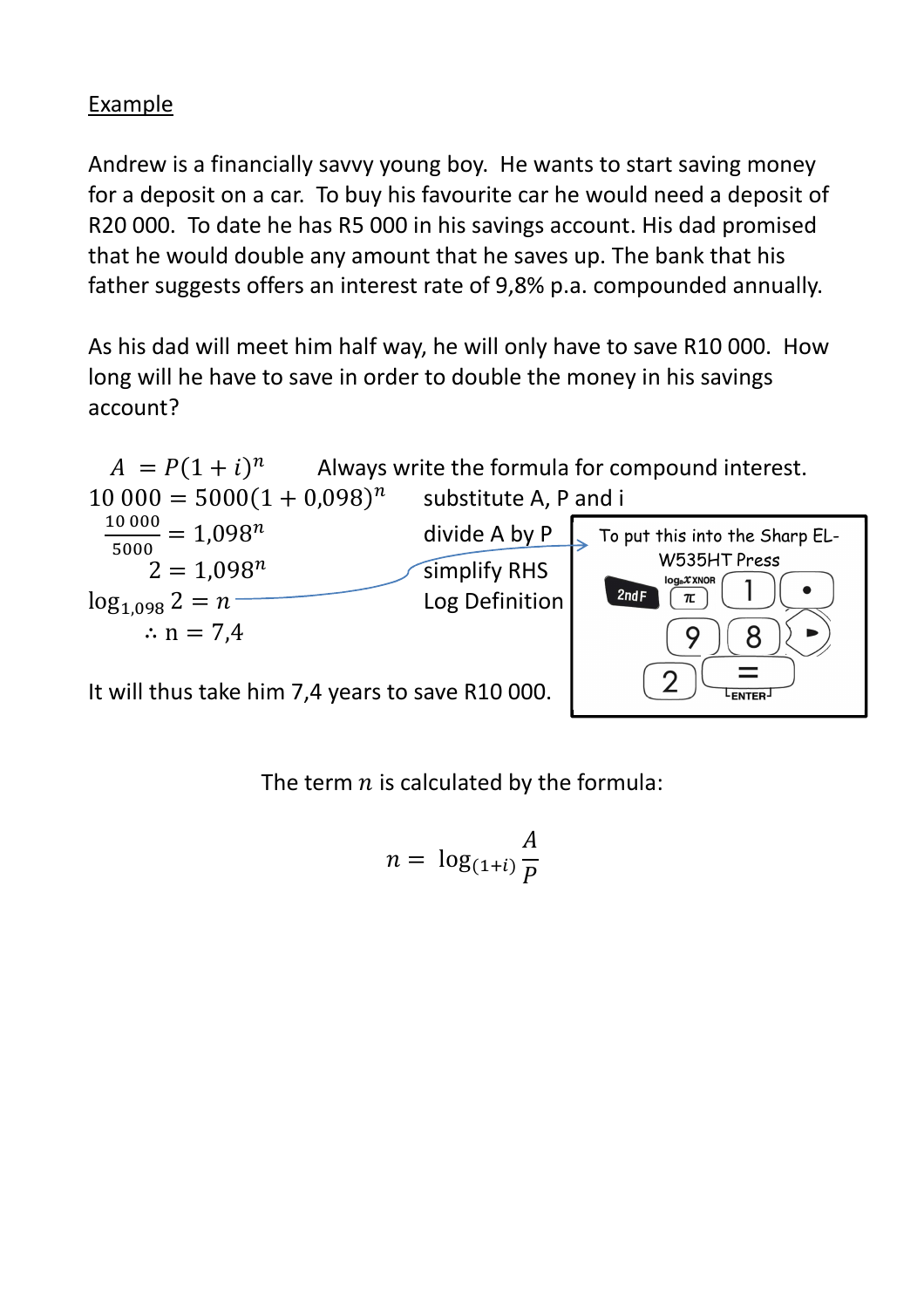## *Nominal and effective interest rates:*

Interest rates cannot be compared unless their compounding periods are the same. By "converting" nominal rates into effective interest rates, we can compare two interest rates properly.

In many cases, depending on local regulations, interest rates as quoted by lenders and advertisements are based on nominal, not effective interest rates. This may give the lender or investor the wrong impression about the actual effective interest rate.

To convert from nominal to effective interest rate, we use the formula:

$$
i_{eff} = \left(1 + \frac{i^{(m)}}{m}\right)^m - 1
$$
 or 
$$
i_{eff} = \left(1 + \frac{i_{nom}}{m}\right)^m - 1
$$

- $i$  is the effective interest rate per annum
- $i^{(m)}$  is the nominal interest rate per annum compounded m times in one year
- *m* is the number of times that interest has been compounded in one year.

NBI Both  *values must be the same.* 

It is important to take note that the effective interest produces the same rand value as nominal interest however, effective interest is the actual rate received over a full year whereas nominal interest rate is the adjusted rate over the compound period.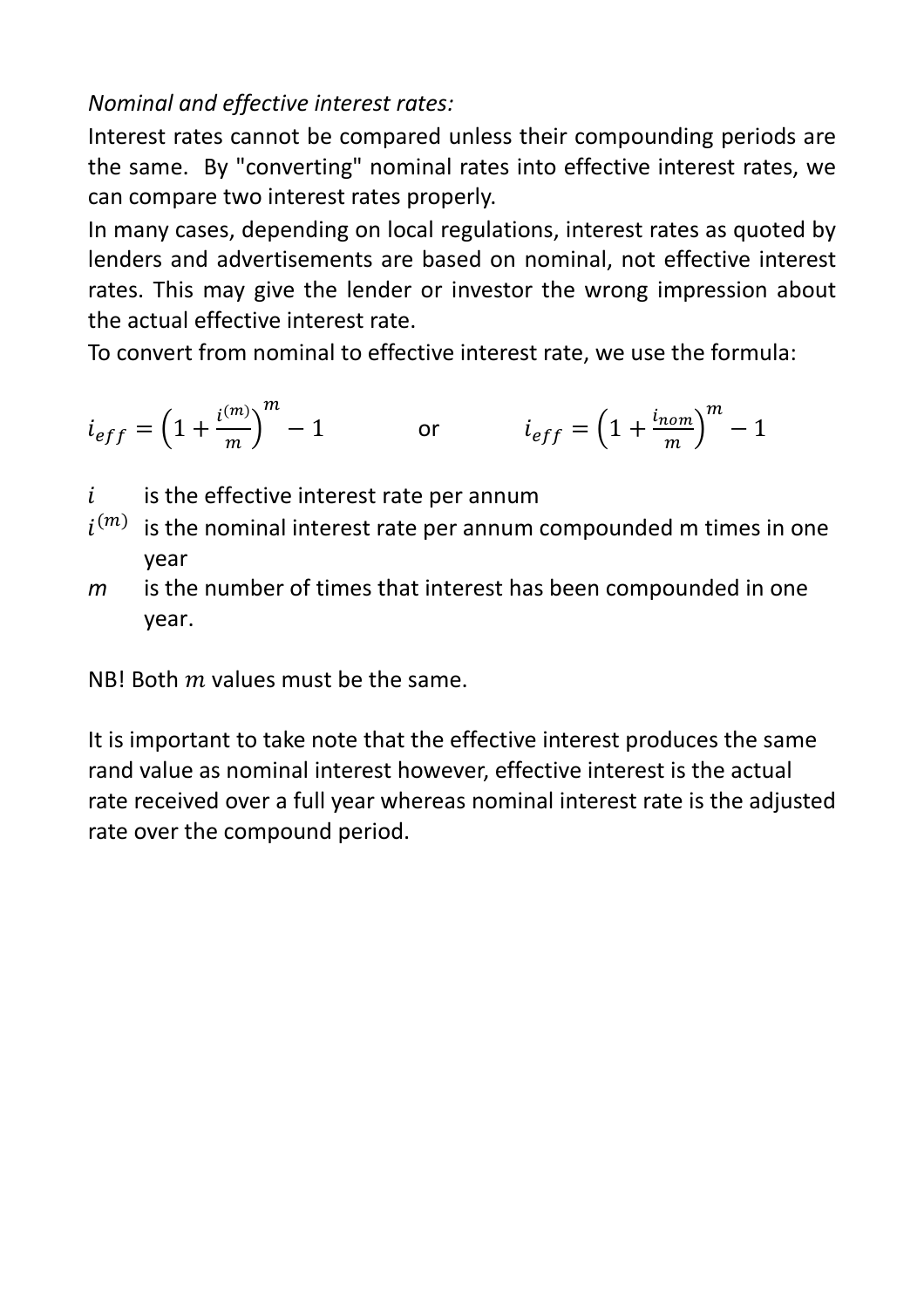Example:

You have a choice of three banks at which you are going to invest a sum of money:

- Bank A: 12% compounded semi-annually
- Bank B: 11.9% compounded quaterly and
- Bank C: 12.1% compounded annually

Use effective interest rates to determine which option would be best.

Answer:

Bank A: 
$$
i_{eff} = \left(1 + \frac{i_{nom}}{m}\right)^m - 1
$$
  
\n $\therefore i_{eff} = \left(1 + \frac{0.12}{2}\right)^2 - 1$   
\n $\therefore i_{eff} = 0.1236$   
\n $\therefore$  Effective interest rate for Bank A: 12.36%

- Bank B:  $i_{eff} = \left(1 + \frac{0.119}{4}\right)$ \*  $-1$ ∴  $i_{eff} = 0.12441648$ ∴ Effective interest rate for Bank B: 12.44%
- Bank C: Effective interest rate will only differ from nominal interest rate if it is compounded more than once a year, therefore, for Bank C, the effective interest rate equals the Nominal interest rate which equals 12.1%.

Therefore the best option would be Bank B.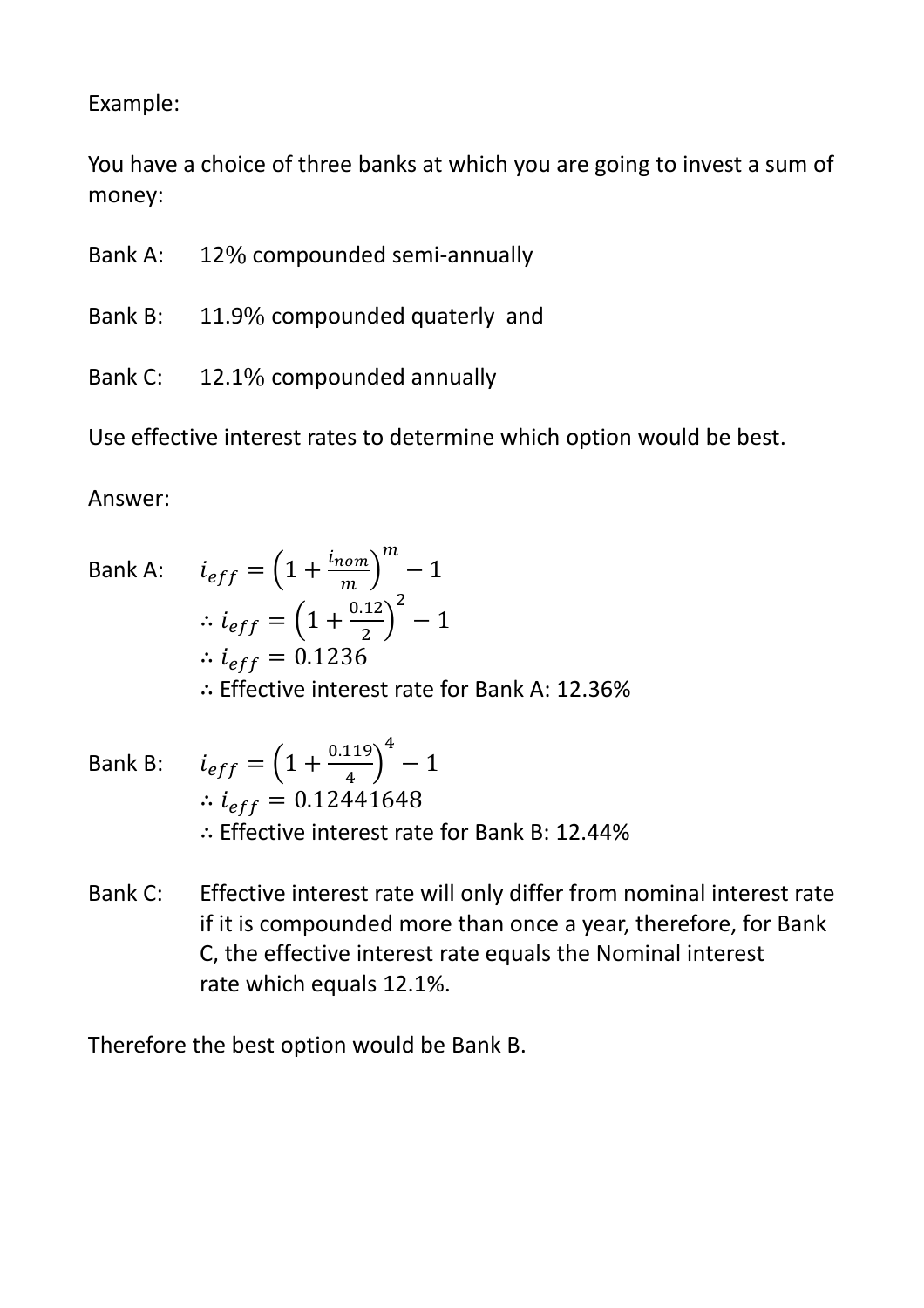## Activity 7.1

The following are nominal rate statements:

Nominal Rate (r) Time Period (t) Compounding Period (CP)

1) 12% interest per year, compounded monthly.

2) 12% interest per year, compounded quarterly.

3) 3% interest per quarter, compounded monthly.

*What are the corresponding effective annual interest rates?* 

#### C-**Annuities**

An annuity is a fixed amount paid into an account at regular intervals that accrues interest. There are two types of annuities:

#### Future-value annuity:

A fixed sum of money paid at regular intervals into a

savings or investment account with the idea of growing capital. Compound interest is paid on money deposited into the account. In future-value annuities you mostly save money. These fixed payments are usually paid at the start of each month or time period so that the last payment will have a chance to accrue interest.

If this is not the case, then one should be very careful when calculating the number of payments made and which of them will be allowed to accrue interest.

Future-value annuities are for capital accumulated by equal regular payments!

The formula for a future value annuity is:  $x((1+i)^n-1)$ l

| Savings fund            |
|-------------------------|
| Retirement annuity      |
| <b>Education policy</b> |

monthly savings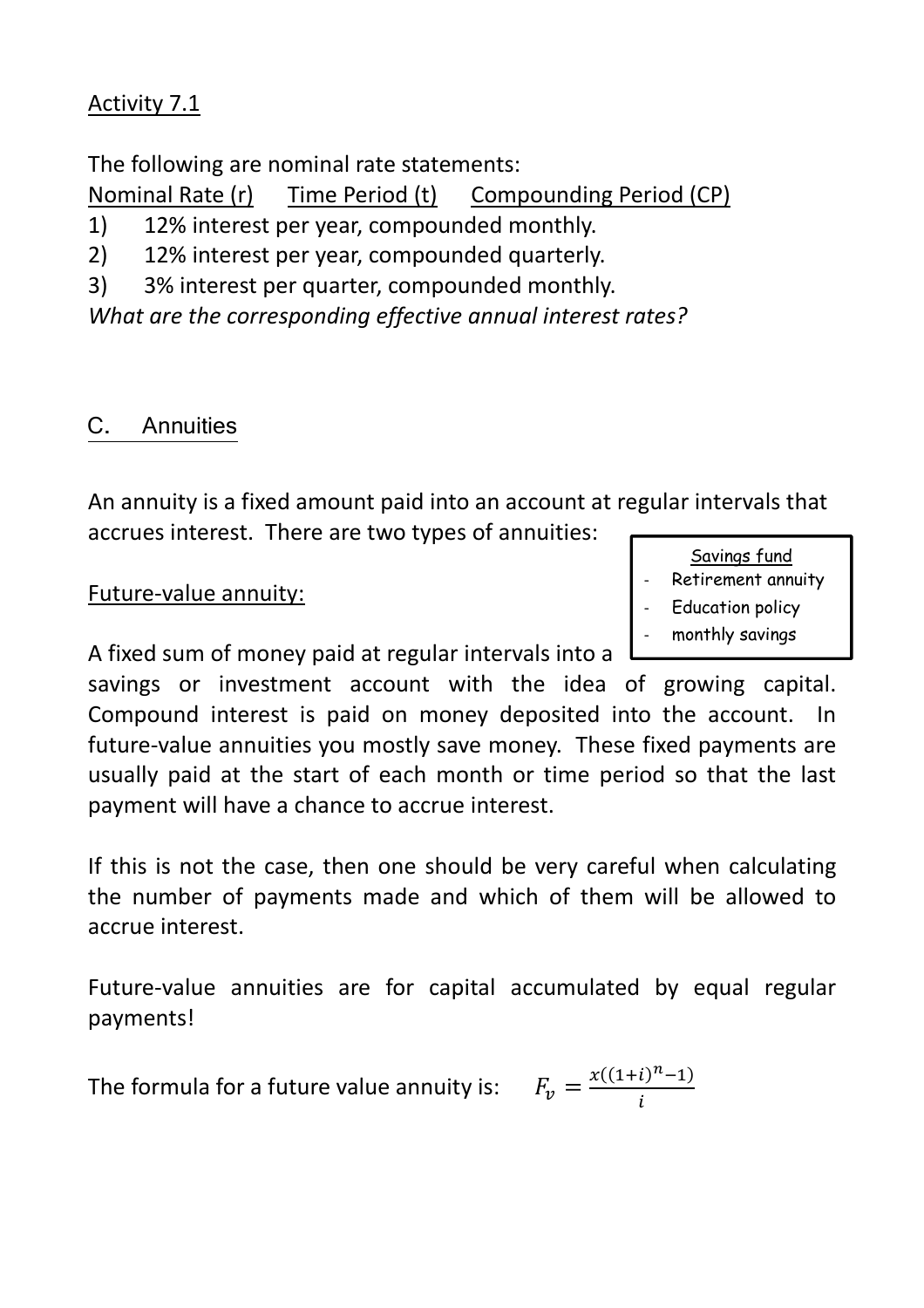Where:

- $i$  interest rate represented as a decimal.
- $n-$  number of times the annuity will be paid. Example: If there are monthly payments for 10 years, then  $n = 10$  (no of years)  $\times$  12(no of months) = 120
- $x$  fixed payment that is invested in the annuity at regular intervals.

We use  $x$  if the last payment will not have a chance to accrue any interest.

If the last payment will accrue interest, then we use replace  $x$  in the  $F_n$ equation with  $x(1 + i)$ .

Thus the equation will be:  $F_v = \frac{x(1+i)[(1+i)^n - 1]}{i}$  $\tilde{l}$ 

This is a very important as most textbooks do not differentiate between  $x$ and  $x(1 + i)$ . It will never be stated whether or not the last payment will accrue interest or not. You have to read each question carefully and decide whether or not the last payment will accrue interest.

The future value annuity formulas are derived from the sum of a geometric sequence formula. This is why some teachers prefer to solve annuity problems by means of the geometric series formula:

$$
S_n = \frac{a(r^n - 1)}{r - 1}; r \neq 1
$$

Where:  $S_n = F_v$  $a$  = the fixed payment x, if the last payment does not accrue interest.

or

- $a = a(1 + r)$  if the last payment has one more period to accrue interest.
- $r$  = interest rate represented as a decimal.
- $n$  = number of years  $\times$  number of times payments that are made per year.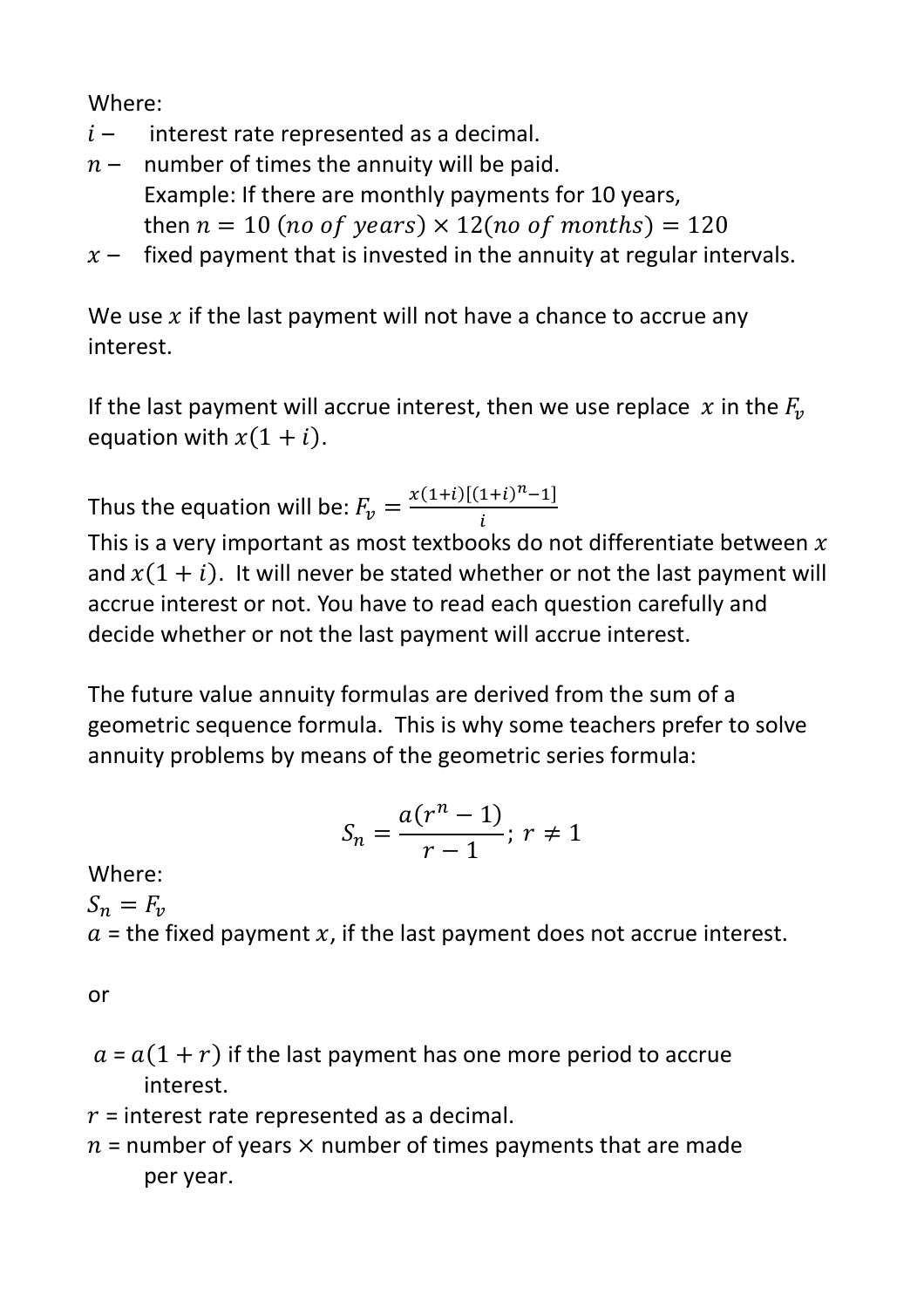*Using these two methods to solve Future-value annuities* 

R 2000 is paid into an investment fund at the beginning of each year for 4 consecutive years. The interest rate is 12,5% p.a. compounded annually. Use the compound interest formula to calculate the total amount of money at the end of the four year investment.

*Method 1* 

Calculate the total amount by calculating the growth of each deposit one at a time.

 $A = 4th$  deposit + 3rd deposit + 2nd deposit + last deposit

Each deposit accrues interest individually (12,5% compounded annually).

Notice that a does not equal  $A_1$  but  $A_4$ 

The first R2000 deposited will accumulate interest for 4 years:

 $A_1 = 2000(1 + 0.125)^4$ 

 $\therefore A_1 = 2000(1,125)^4$ 

The second deposit of R2000 will accumulate interest for 3 years:  $A_2 = 2000(1,125)^3$ 

The third deposit of R2000 will accumulate interest for 2 years:  $A_3 = 2000(1,125)^2$ 

The fourth deposit of R2000 will only accumulate interest for 1 year:  $A_4 = 2000(1,125)^1$ 

To calculate the total amount saved we calculate A. The sum of  $A_4 + A_3 + A_2 + A_1$  is equal to (total accumulated value):  $A = A_4 + A_3 + A_2 + A_1$ 

 $A = 2000(1,125) + 2000(1,125)^2 + 2000(1,125)^3 + 2000(1,125)^4$  $A = R10832,52$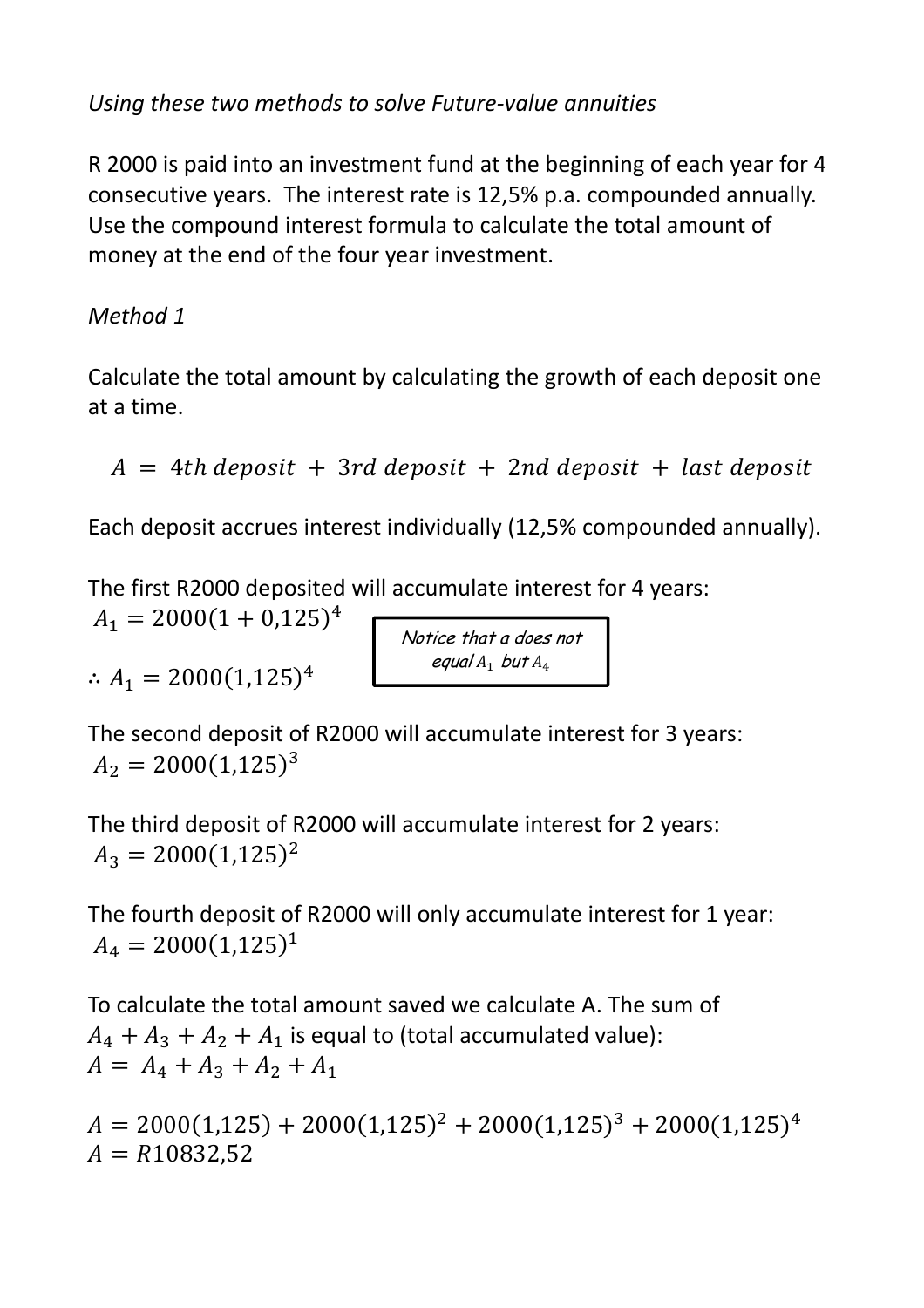The sum of  $A_1 + A_2 + A_3 + A_4$  forms a Geometric sequence

This brings us to:

## *Method 2*

Therefore we can also calculate *A* using the as the sum of the geometric sequence formula:

$$
S_n = \frac{a(r^n - 1)}{r - 1}; r \neq 1
$$
\n
$$
A = A_1 + A_2 + A_3 + A_4
$$
\n
$$
= 2000(1,125) + 2000(1,125)^2 + 2000(1,125)^3 + 2000(1,125)^4
$$
\n
$$
A = S_n = f_v
$$
\n
$$
a = first \text{ term} = 2000(1,125)^1
$$
\n
$$
r = \frac{T_2}{T_1} = \frac{2000(1,125)^2}{2000(1,125)} = 1,125
$$
\naccording to sequences and series theory.\n
$$
A = S_n = \frac{2000(1,125)(1,125^4 - 1)}{1,125 - 1}
$$
\n
$$
A = R10 832,52
$$
\n
$$
A = R10 832,52
$$

Example:

Samuel realizes that his daughter is quite clever. He will have to start putting money away for her to go to University. He decides to pay R200 per month into a savings account for the next 10 years. The interest rate of the savings account is 8% p.a. compounded monthly. Let us see what impact this has on his total amount saved at the end of the 10 years.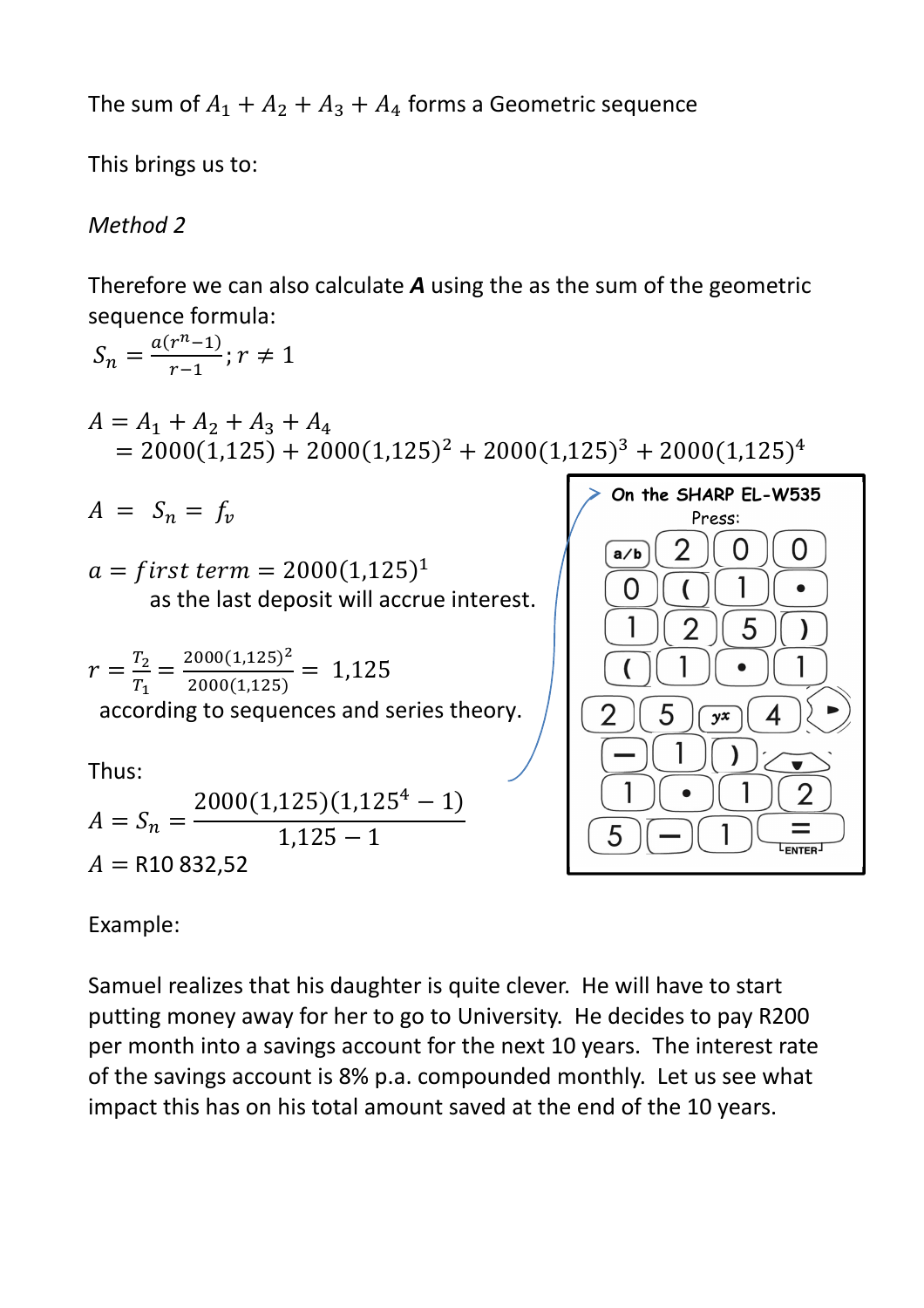The interest rate is 8% p.a. compounded monthly, therefore each month they receive  $\frac{0.08}{43}$ in interest.

 ? After carefully reading the question, you will realize that there will be  $10 \times 12 = 120$  payments.

Payment 1 will accumulate interest on a monthly basis for 10 years. That is  $10 \times 12 = 120$  times.

Payment 2 will accumulate interest on a monthly basis for 9 years and 11  $months = 119 \times$ 

Payment 3 will accumulate interest on a monthly basis for 9 years and 10 months = 118 times.

And so forth…

Surely at the end of the ten years, if payments are made at the start of each month, then payment 120 will accumulate interest for only one month.

Once again this will form a geometric sequence, so we can use the sum of a geometric sequence formula or the future-value annuity formula.

Since the final payment will accrue interest we use  $a = 200 \left(1 + \frac{0.08}{12}\right)$ 

Sum of Geometric Sequence formula Future value annuity formula

$$
S_n = \frac{a(r^n - 1)}{r - 1}; r \neq 1 \qquad F_v = \frac{x(1+i)[(1+i)^n - 1]}{i}
$$

Where:  $\overline{\phantom{a}}$ 

$$
A=S_n=F_\nu
$$

$$
i = 8\% = \frac{0.08}{12}
$$

$$
a = 200 \left(1 + \frac{0.08}{12}\right)^{1}
$$

$$
r = \left(1 + \frac{0.08}{12}\right)^{n}
$$

$$
n = 12 \times 10
$$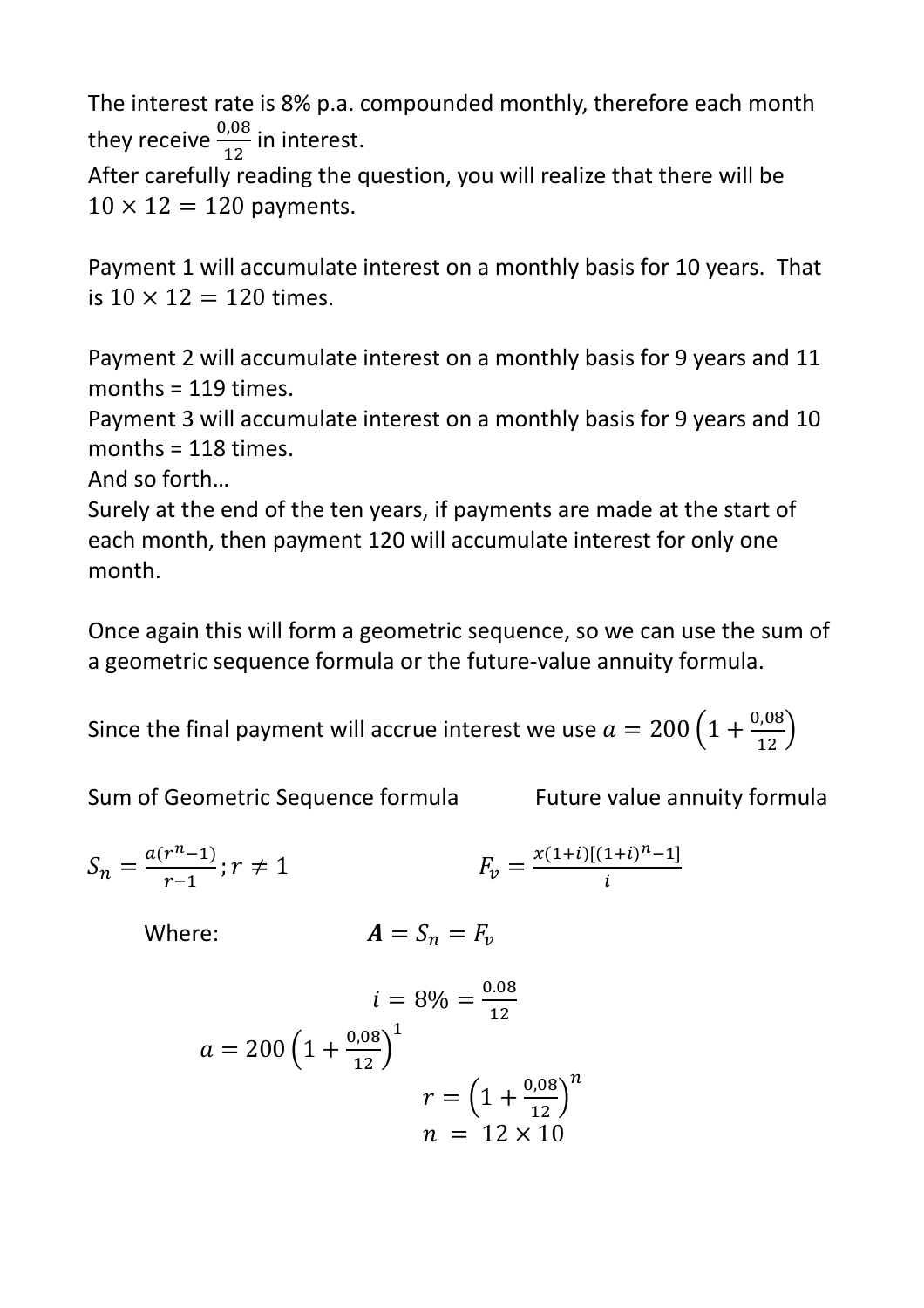Thus:

$$
A = S_n = \frac{200 \left(1 + \frac{0.08}{12}\right)^1 \left[\left(1 + \frac{0.08}{12}\right)^{10 \times 12} - 1\right]}{\left(1 + \frac{0.08}{12}\right) - 1} \quad F_v = \frac{200 \left(1 + \frac{0.08}{12}\right) \left[\left(1 + \frac{0.08}{12}\right)^{10 \times 12} - 1\right]}{\frac{0.08}{12}}
$$
  
A = R36 833,14 
$$
F_v = R36 833,14
$$

Therefore if he pays R200 per month for 10 years, at 8% compound interest compounded monthly, he will have saved R36 833,14 for his daughter's studies.

## Activity 7.2

- 1. Calculate the total amount of money saved if Adam pays an amount of R15 000 out of his yearly bonus into a savings account. He makes the payments at the beginning of each year for a period of 10 years. The interest rate is 11% p.a.
- 2. You want to save money to buy a house in 8-years-time. You decide to save R800 at the end of each month in a savings account. The interest on the savings account is 7,8% compounded monthly. How much money will you have saved by the end of the 8 years?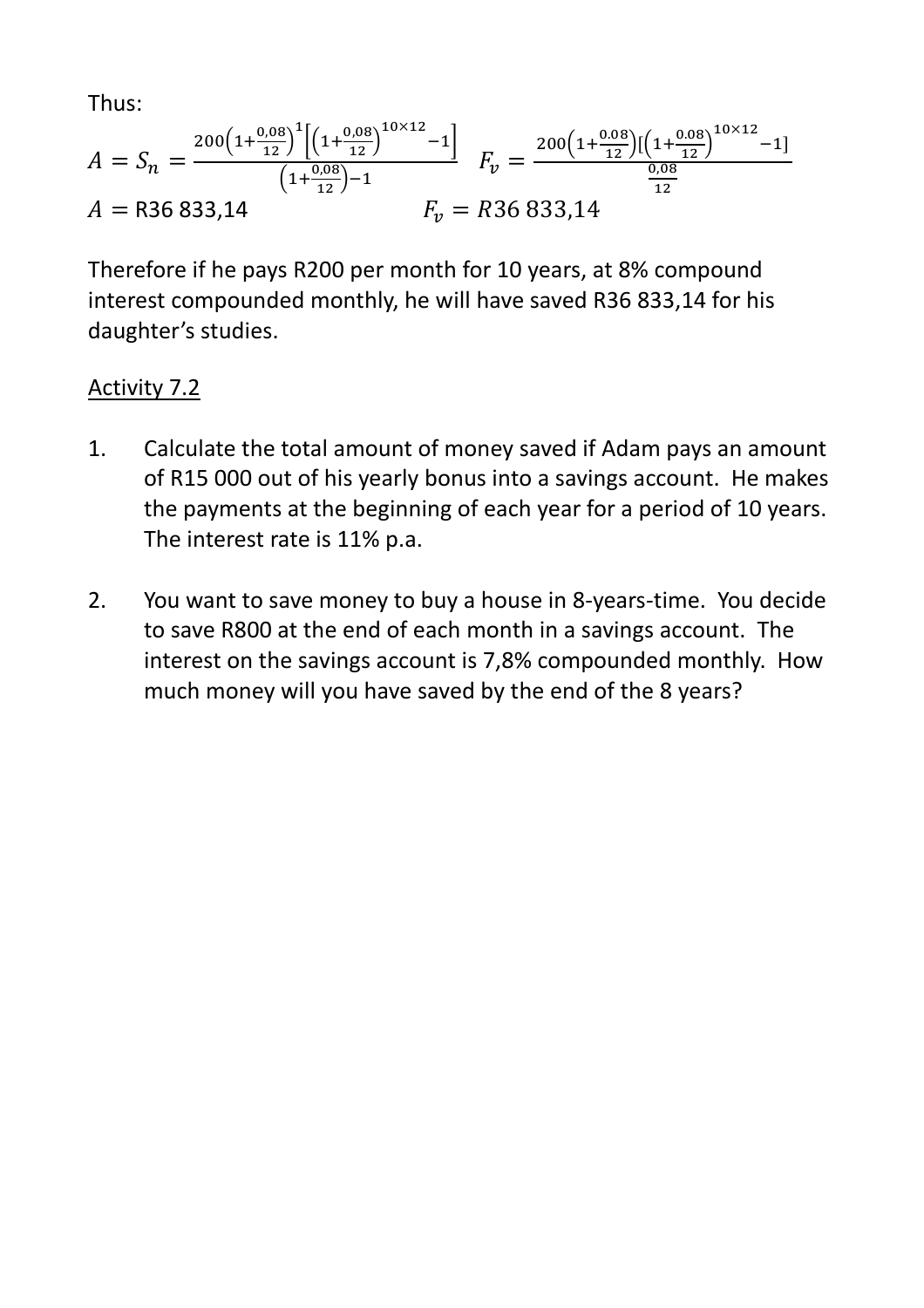Present-value annuity:

Money is paid by regular equal payments in order to pay back a loan. Interest is charged on the outstanding balance.

Instalments on paying back loans are usually paid at the end of each month.

The formula for a present-value annuity is:

$$
P_v = \frac{x(1 - (1 + i)^{-n})}{i}
$$

Where:

 $i$  – interest rate as a decimal.

- $n-$  number of loan repayments made.. Example: If there are monthly payments for 10 years, then  $n = 10 \times 12 = 120$
- $x$  the value of the loan repayment. We use  $x$  if the last payment pays off the loan.

## Or

If the last fixed payment is made a term before the end of the loan, then we replace x by  $x(1 + i)$ . Thus the equation will be:

$$
P_v = \frac{x(1+i)[1-(1+i)^{-n}]}{i}
$$

A question that you might be asked is to deduct the Present-value annuity from the future- value annuity formula. To do this we:

$$
P_v(1+i)^n = \frac{x[(1+i)^{n}-1]}{i}
$$

 set the Compound interest formula equal to the future-value formula but let  $P = P_v$ .

$$
P_v = \frac{\sqrt{[(1+i)^n - 1](1+i)^{-n}}}{i}
$$

divide both sides by  $(1 + i)^n$ , thus times RHS by  $(1 + i)^{-n}$ .

Repayments:

Bond

Car payments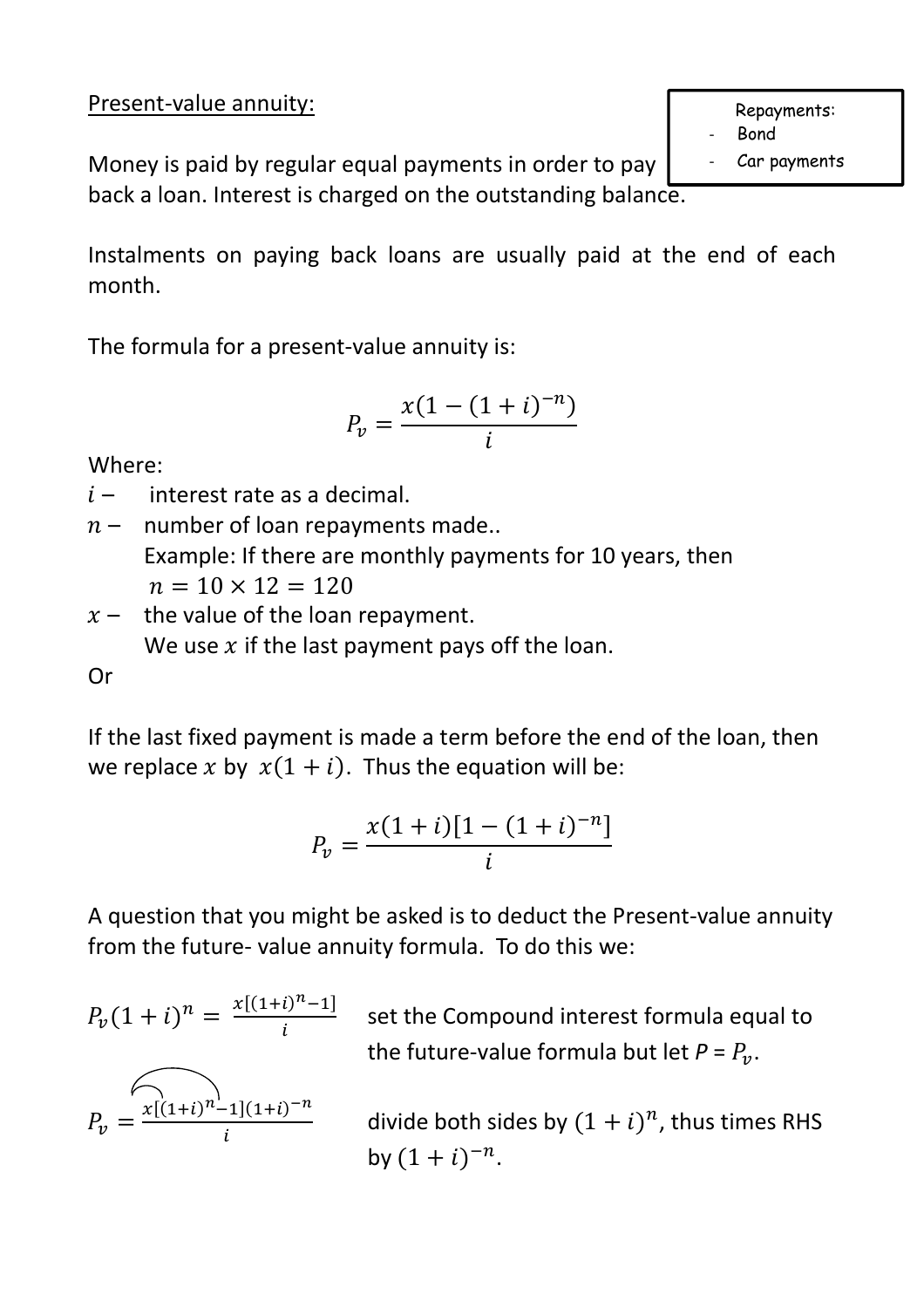$P_v = \frac{x[(1+i)^n(1+i)^{-n}-1(1+i)^{-n}]}{i}$  $\frac{1}{i}$  distribute  $(1+i)^{-n}$  into the bracket.

$$
P_v = \frac{x[1-(1+i)^{-n}]}{i}
$$
 simply, as  $(1+i)^n(1+i)^{-n} = 1$ 

You now have the present-value annuity formula!

#### Example

Andrew takes out a personal loan of R50 000 to do some repairs to his house. Interest is charged at 12,5% p.a. compounded monthly. The loan is paid in 36 equal payments. He will start paying back the loan one month after he receives the loan. Determine:

- a) His monthly instalments on the loan.
- b) The amount due after the first year of paying off the loan.

## Answer:

a) He is paying back a loan so we are using the present-value annuity formula.

$$
P_v = 50\,000
$$
  

$$
x = ?
$$
  

$$
i = \frac{0.125}{12}
$$
  

$$
n = 36
$$

 $\therefore P_v = \frac{x[1-(1+i)^{-n}]}{i}$ l Always first write the equation, you will use this equation as the last payment will not accrue interest.

$$
50000 = \frac{x \left[ 1 - \left( 1 + \frac{0.125}{12} \right)^{-36} \right]}{\frac{0.125}{12}}
$$

50000  $\frac{50000}{29,8921} = \frac{x \times 29,8921}{29,8921}$ 29,8921

Substitute all the values and

simplify the R.H.S.

Divide both sides by 29,8921

∴  $x = 1672.68$ His monthly instalments will thus be R1672,68.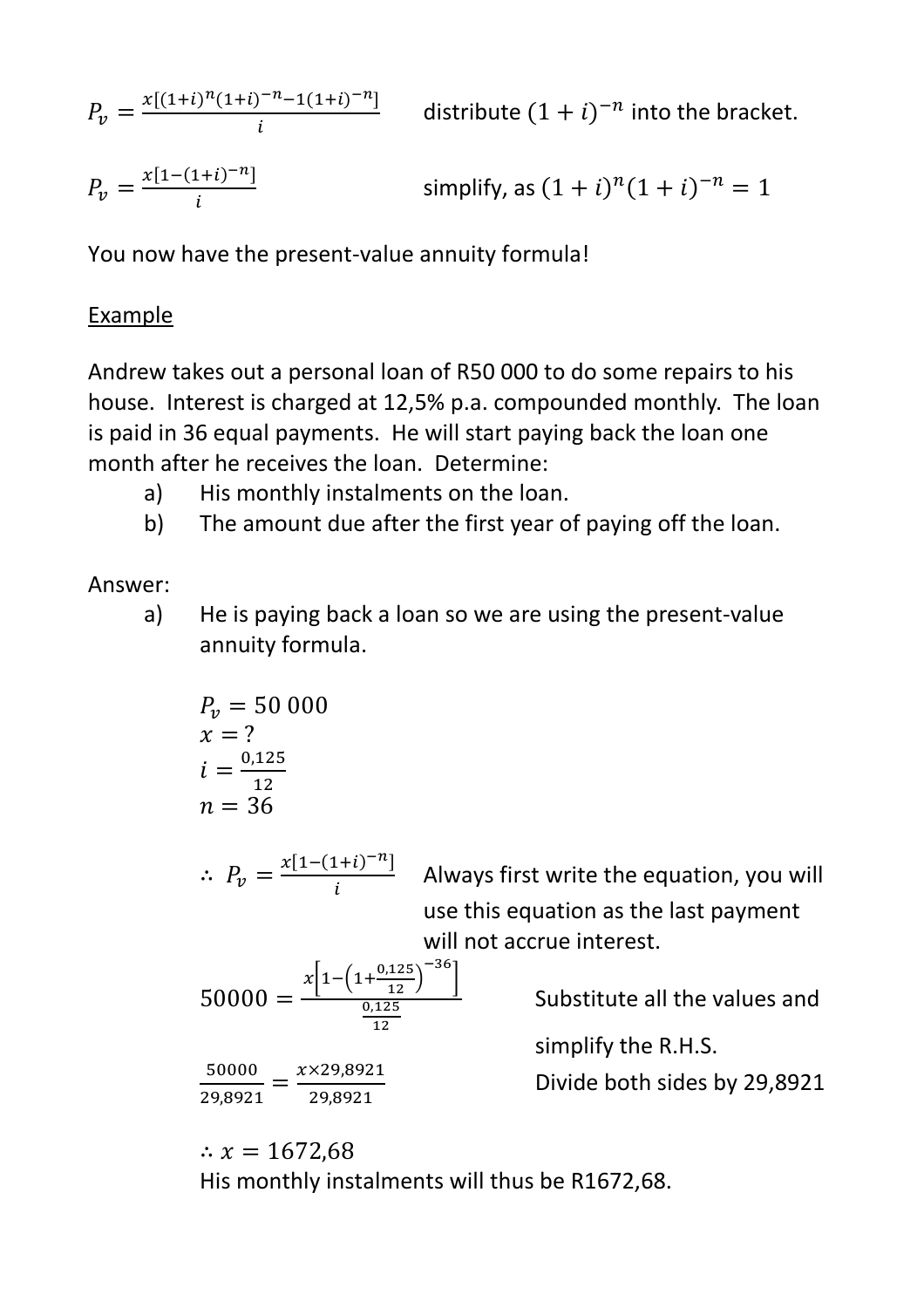b) After 1 year he has made 12 payments of R1672,68,  $\therefore$   $n = 24$ as he has 24 payments left.

$$
P_v = ?
$$
  
\n
$$
x = 1672,68
$$
  
\n
$$
i = \frac{0.125}{12}
$$
  
\n
$$
n = 24
$$
  
\n
$$
\therefore P_v = \frac{x[1-(1+i)^{-n}]}{i}
$$

 Always first write the relevant equation.

$$
P_v = \frac{1672,68\left[1 - \left(1 + \frac{0.125}{12}\right)^{-24}\right]}{\frac{0.125}{12}}
$$
  

$$
P_v = 35357.75
$$

Substitute all the values.

 $P_v = 35\,357.75$  Calculate the present value of the loan.

He will still have to pay R35 357,75 if he continues paying back the loan.

### *Deferred payments*

It can be arranged or advertised that repayments only start 3 months after the loan starts. Then you would have to add three months interest on the loan amount to the principal loan.

This is never a good option as starting repayments later than the standard one month, effectively increases the loan amount.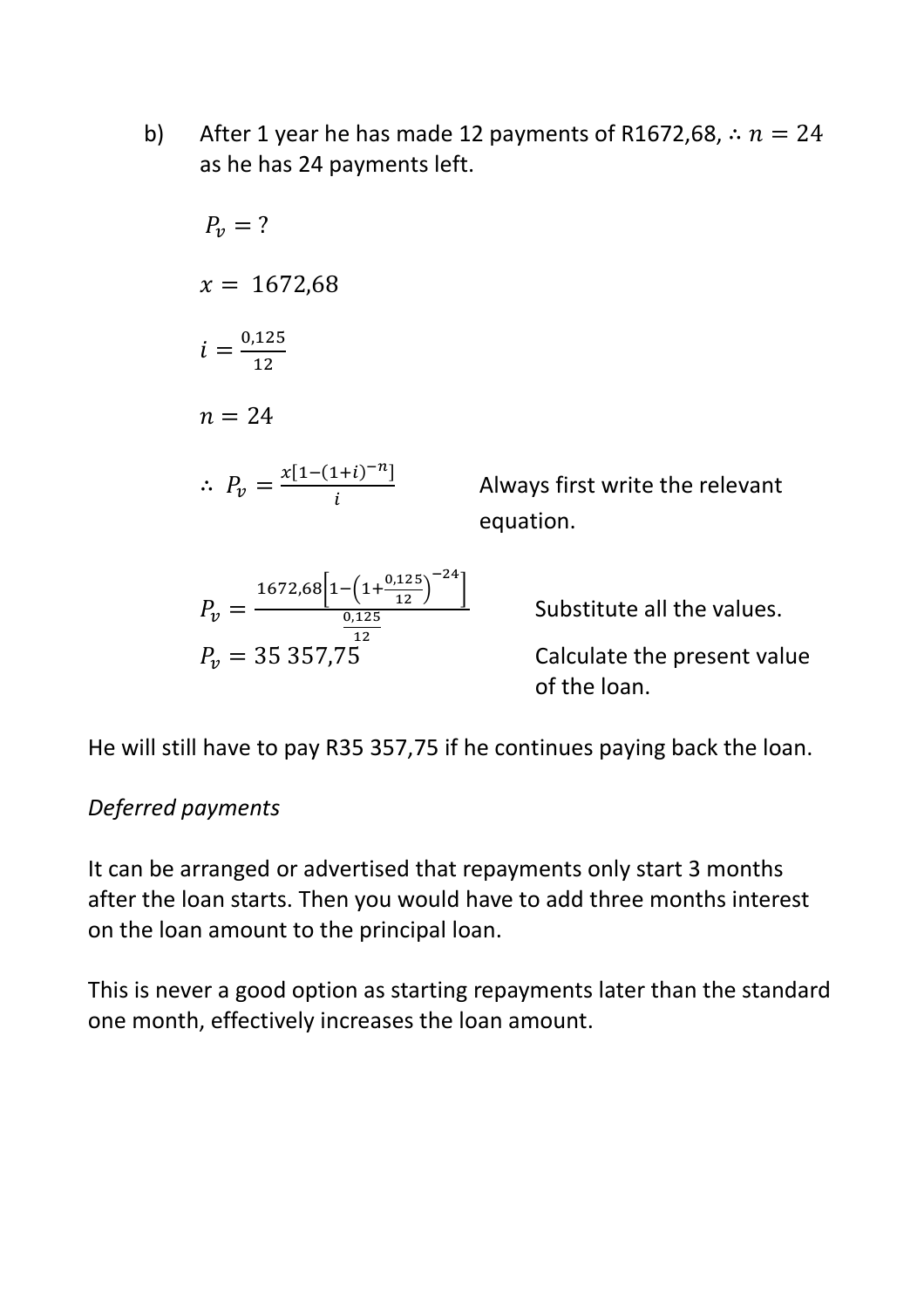## Activity 7.3

1. Michelle buys a motorbike. The total loan is R75 000. She decides to pay the motorbike off over a 24 month period from the current date but her first payment will be two months later. RBC credit services offer her an 11,5% p.a. interest rate compounded monthly.

Determine:

- a) Her monthly instalments on the loan.
- b) What is her outstanding balance after 10 months of payments (therefore 12 months after she received the loan)?

 $D_{\cdot}$ **Depreciation** 

Straight-line depreciation:  $A = P(1 - i.n)$ 

- **A** is the future value of the asset after depreciation.
- **P** is the principal or initial amount value of the asset.
- *i* is the rate of depreciation per annum as a decimal.
- *n* is the number of years.

Reducing-balance depreciation:  $A = P(1 - i)^n$ 

- **A** is the future value of the money after depreciation.
- **P** is the principal or initial value of the asset.
- *i* is the interest rate per annum as a decimal.
- *n* is the number of years that the money is invested or borrowed.

## *Example:*

The value of a car after 6 years is R120 000. The car loses value at 11.75% p.a. interest rate annually on a reducing-balance basis. The owner of the car did not have cash to pay the R4034.65 administrative fee when he bought the car, so he decided to add this to the loan amount of the car. What was the original value of the car excluding the administrative fee?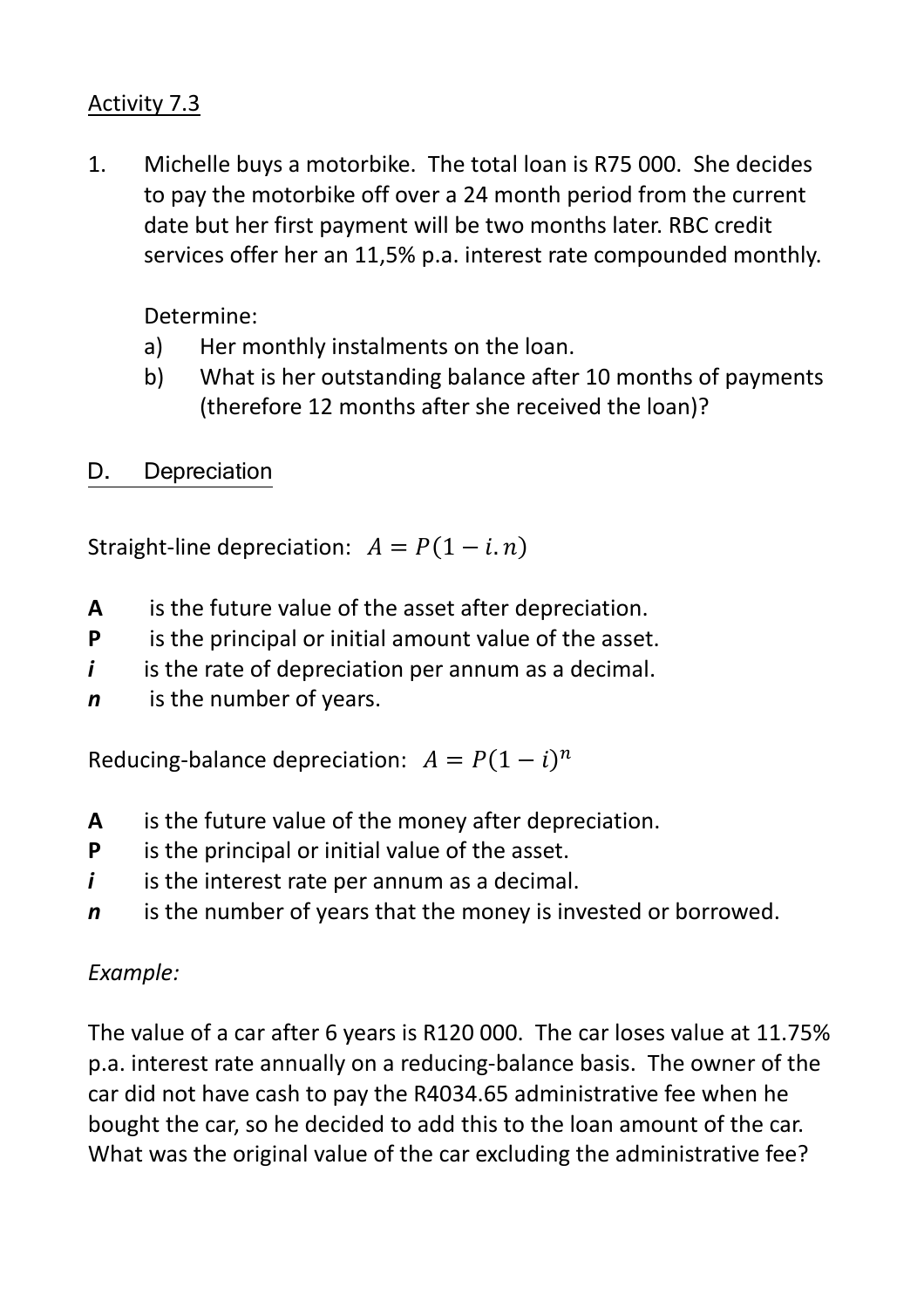| $A = 120000$<br>$P = ?$<br>$i = 0.1175$<br>$n=6$                                                                              |                                                                                                          |
|-------------------------------------------------------------------------------------------------------------------------------|----------------------------------------------------------------------------------------------------------|
| $A = P(1 - i)^n$                                                                                                              | Always first write the equation.                                                                         |
| $120\,000 = P(1 - 0.1175)^6$                                                                                                  | Substitute the values into the equation<br>and simplify both sides.                                      |
| $\frac{120000}{\ } = \frac{P \times 0.4723 \dots}{P}$<br>$0,4723$ $0,4723$<br>$P = 254034,65$<br>$P = R254034,65 - R4034,65.$ | Divide both sides by 0,4723<br>Calculate the principle amount( $P$ )<br>Subtract the administrative fee. |
| $P = R250000,00$                                                                                                              |                                                                                                          |

The original value of the car was R250 000.

### *Sinking funds*

Equipment does not last forever. Companies regularly need to replace old equipment with new equipment to run their business effectively. Old equipment can be sold as scrap or as second hand goods.

Buying new equipment can be very costly. Companies have to plan ahead in order to buy this new equipment. They can do this by "saving" money in a fund so that they can make sure that they will have the finances available in due time to buy such new equipment. This is called a sinking fund.

Old equipment has a book value. This book value is the current value of an asset after depreciation has been taken into account. If an asset is at the end of its useful life and cannot be sold as second hand equipment, then we say that the asset has a scrap value.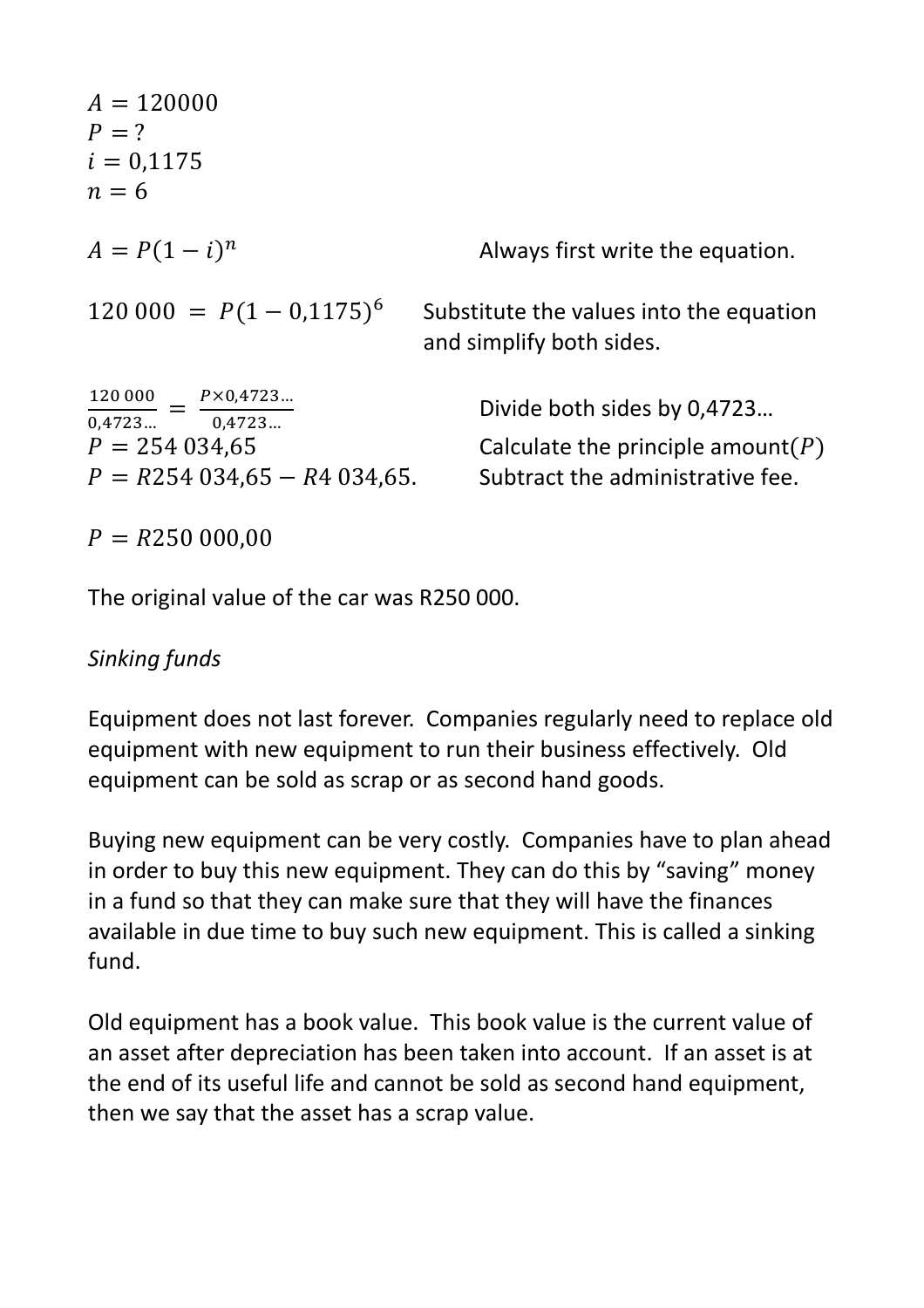## *Example*

A school buys a bus for R850 000. The bus depreciates at 11% p.a. on reducing balance basis. Its' useful life is 15 years. The inflation rate of a new bus will be 5% p.a. The old bus will be sold as a second hand bus in 10 years- time.

A sinking fund (savings account) will be set up by the school. Monthly deposits earning 11.5 % p.a. compounded monthly will be made. The first payment will be made a month after the bus was purchased.

- a) Calculate the second-hand value of the bus in 10 years.
- b) What will the same bus cost in 10 years?
- c) What is the amount required to save in the sinking fund in 10 years?
- d) Calculate the fixed equal monthly payments into sinking fund.

*Answers:* 

*a) Second hand value* (Use **compound decay** formula and depreciate the bus's value for 10 years).

$$
A = P(1 - i)n
$$
  
= 850 000(1 - 0.11)<sup>10</sup>  
= R265 044.62

*b) The Cost of the same bus in 10 years-time*(Use **compound interest** to inflate the bus's value for 10 years)

 $A = P(1 + i)^n$  $= 850000(1 + 0.05)^{10}$  $=$  R1 384 560.43

*c) Amount required to save in the sinking fund in 10 years:* 

Sinking fund = Cost of new bus – second hand value  $= 1384560.43 - 265044.62$  $= R1 119 515.81$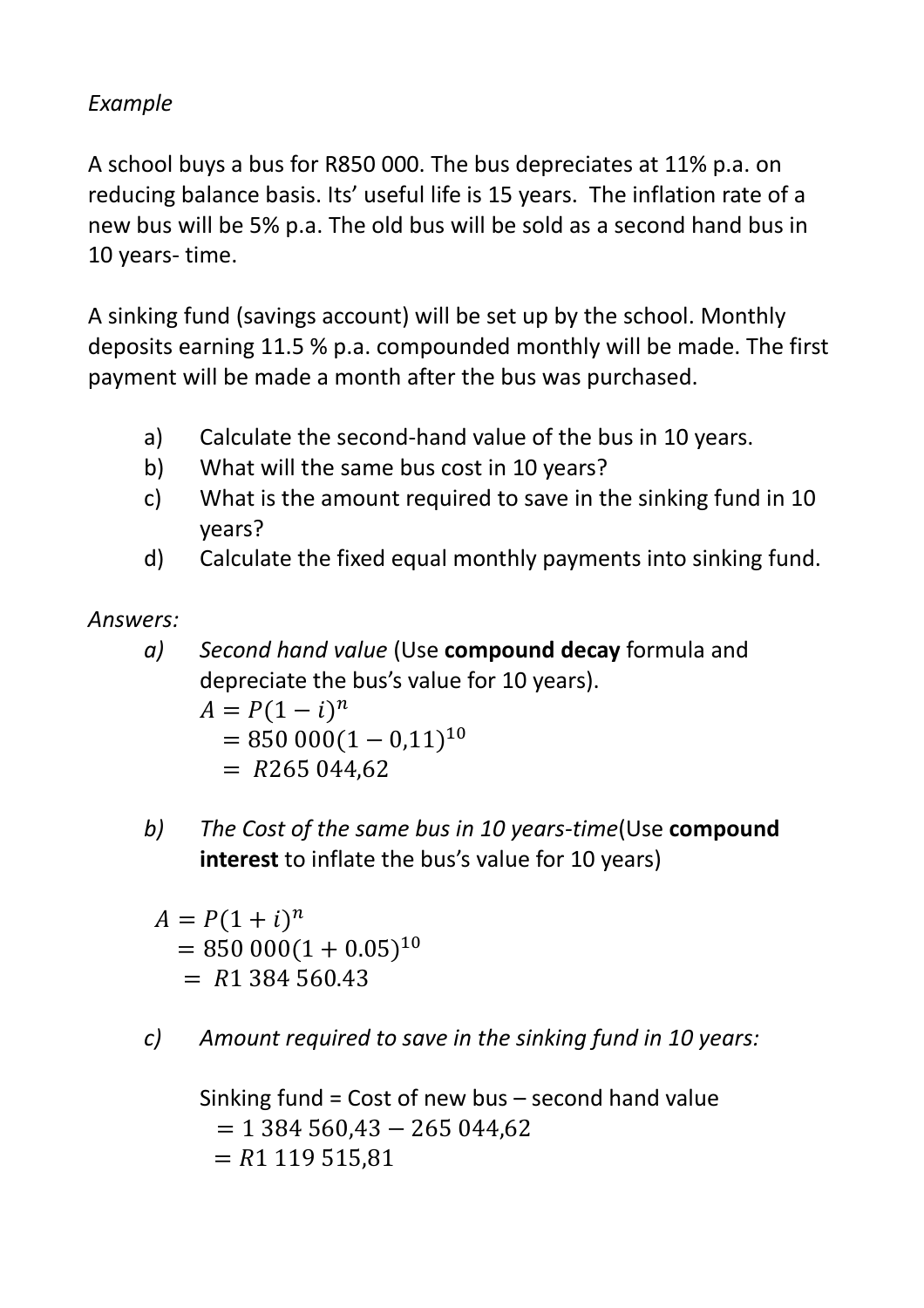Number of payments:  $n = 10 \times 12 = 120$  equal monthly payments

$$
F_v = R1 \ 19 \ 515,81
$$
\n
$$
i = \frac{0,115}{12}
$$
\n
$$
F_v = \frac{x[(1+i)^n - 1]}{i}
$$

 $x\left[\left(1+\frac{0,115}{12}\right)\right]$ 

 $10\times12$ 

 $0,115$ 12

 $^{-1}$ 

Always first write the equation.

We substitute al the values. We

will use this formula with  $x$  as the last payment is made at the end of the 10 year period and will not accrue any interest.

Divide both sides by 223,4

1134035,1  $\frac{34035,11}{223,40} = \frac{x \times 223,40}{223,40}$ 223,40

∴  $x = R5011,26$ 

 $1\,119\,515,81 =$ 

They will have to pay  $R5011,26$  per month into the sinking fund in order to replace the bus in 10 years time.

### Activity 7.4

- 1. A newspaper company buys a printing press for R 179 800 in 2003. They decide that the printing press should be replaced in 7 yearstime.
	- a) If the machine depreciates at a rate of 7,6% per year, what will the value of the printing press be in 7 years-time?
	- b) If the value of the printing press appreciates by 5,98% per year, what will the value of a new printing press be in 7 years-time?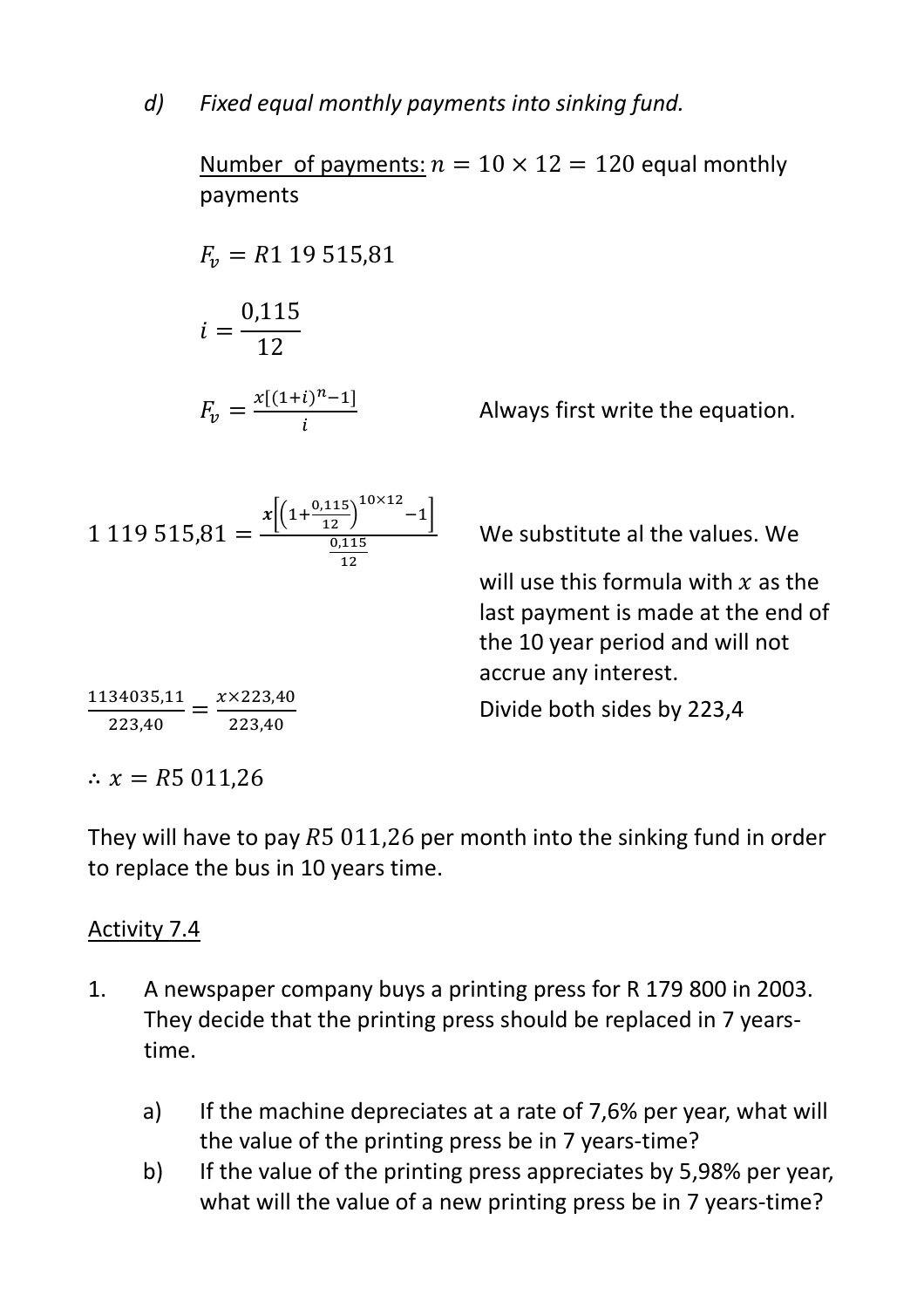- c) What is the total amount that the company should save in a sinking fund?
- d) What will the monthly instalments be if the company uses this amount for their sinking-fund and the bank gives them an interest rate of 11,58% compounded monthly?
- 2. Your mom decides to buy a new car. She buys a car that costs R146 000 in total including all the administration costs. She decides that the next time she buys a car she would like to pay for it in cash.
	- a) If her current car depreciates at a rate of 6,32%, how much will her car be worth in 4 years-time?
	- b) If she buys the same type of car in 4 years-time and it appreciates at a rate of 7,13%, how much will the new car cost?
	- c) What amount should your mom have to save in a sinking-fund in order to buy a new car?
	- d) If the bank offers an interest rate of 9,34% compounded monthly, what monthly instalment should your mom pay every month?
- 3. A coffee shop buys a multi-functional coffee machine for R14 999. They also buy a fire-alarm system for R 12 000. They ask you to help them calculate how much they would need to pay every month in order to upgrade their coffee machine and fire-alarm system in 5 and a half years-time. They tell you that a coffee machine depreciates at a rate of 3,78% per annum and a fire-alarm system depreciates 11,75% per annum. A coffee machine's value appreciates at a rate of 6,4% per annum and a fire-alarm system's value appreciates at a rate of 7,9% per annum. If the bank gives an interest rate of 14,34% compounded quarterly what will the coffee shop's quarterly instalments be?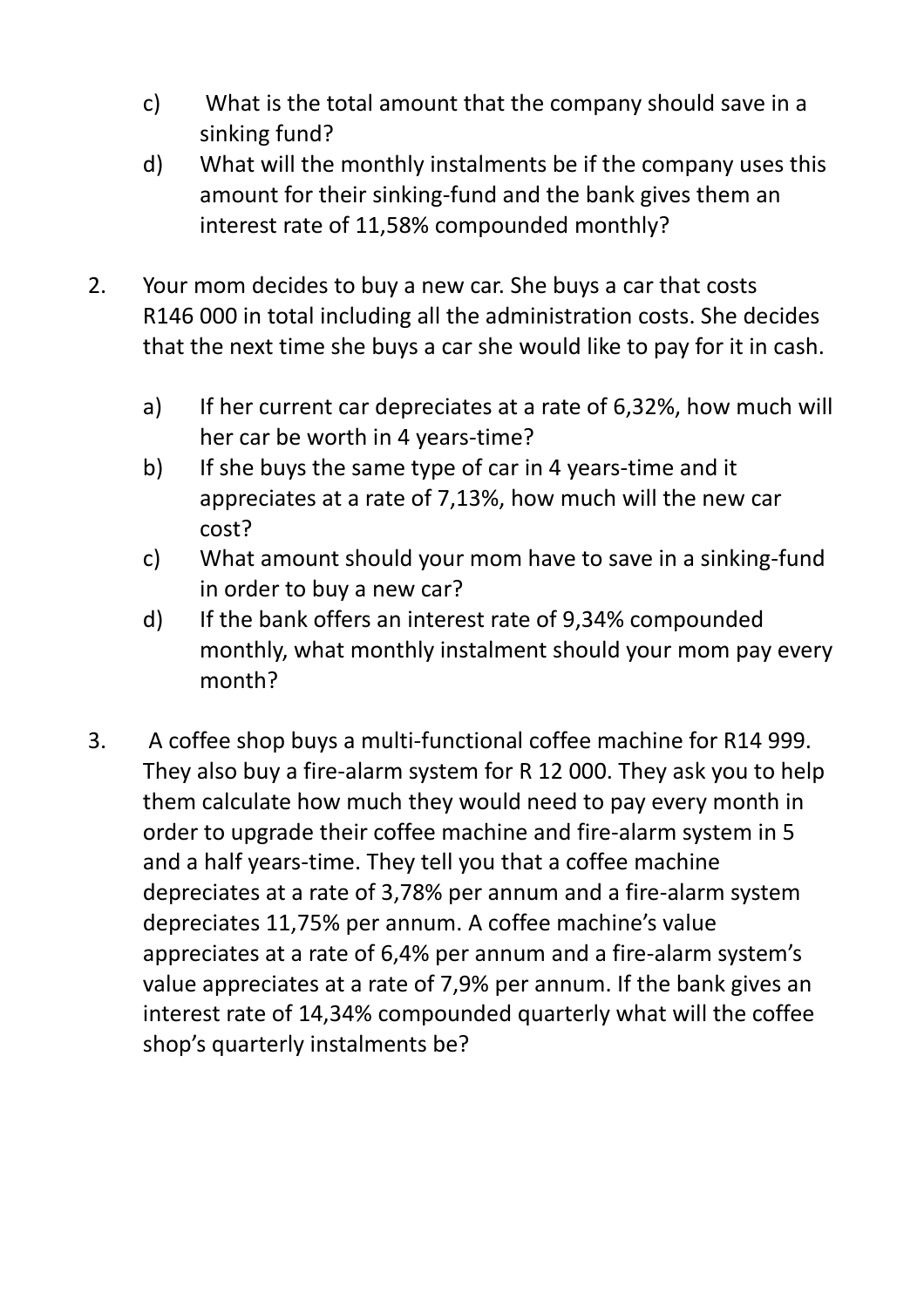#### E-Loan Repayments

We now use the Present value formula: Loan with  $(+)$  interest  $=$  repayments with interest

#### *Loan repayments using the Present-Value formula*: Example:

Adam buys a car for R240 000,00. He takes a loan from his bank. The bank charges 11% interest p.a. compounded monthly. He will repay the loan over a period of 5 years. Repayments start at the end of the month the loan is drawn. What are his monthly repayments? Answers:

$$
P_v = \frac{x[1-(1+i)^{-n}]}{i}
$$
  
240 000 = 
$$
\frac{x\left[1 - \left(1 + \frac{0.11}{12}\right)^{-5 \times 12}\right]}{\frac{0.11}{12}}
$$
  
P = 240000

$$
P = 240000
$$
  

$$
i = \frac{0,11}{12}
$$
  

$$
n = 5 \times 12 = 60
$$
  

$$
x = ?
$$

When using the present-value formula:  $Ioan + interest = Repayment with interest$ 

 $P(1+i)^n = \frac{x[(1+i)^{n}-1]}{i}$ l Set Compound interest formula = Future-value formula  $240000\left(1+\frac{0.11}{12}\right)$  $5 \times 12$ =  $x\left[\left(1+\frac{0,11}{12}\right)\right]$  $5\times12$  $^{-1}$  $0,11$ **12**  Substitute all the values. 414939,78 =  $x \times 79,5180$  ... Calculate L. H. S. and simplify R. H. S.

 $x = 5218,18$  Solve for x by dividing both sides by 79,5180... His monthly repayments will be R5218,18.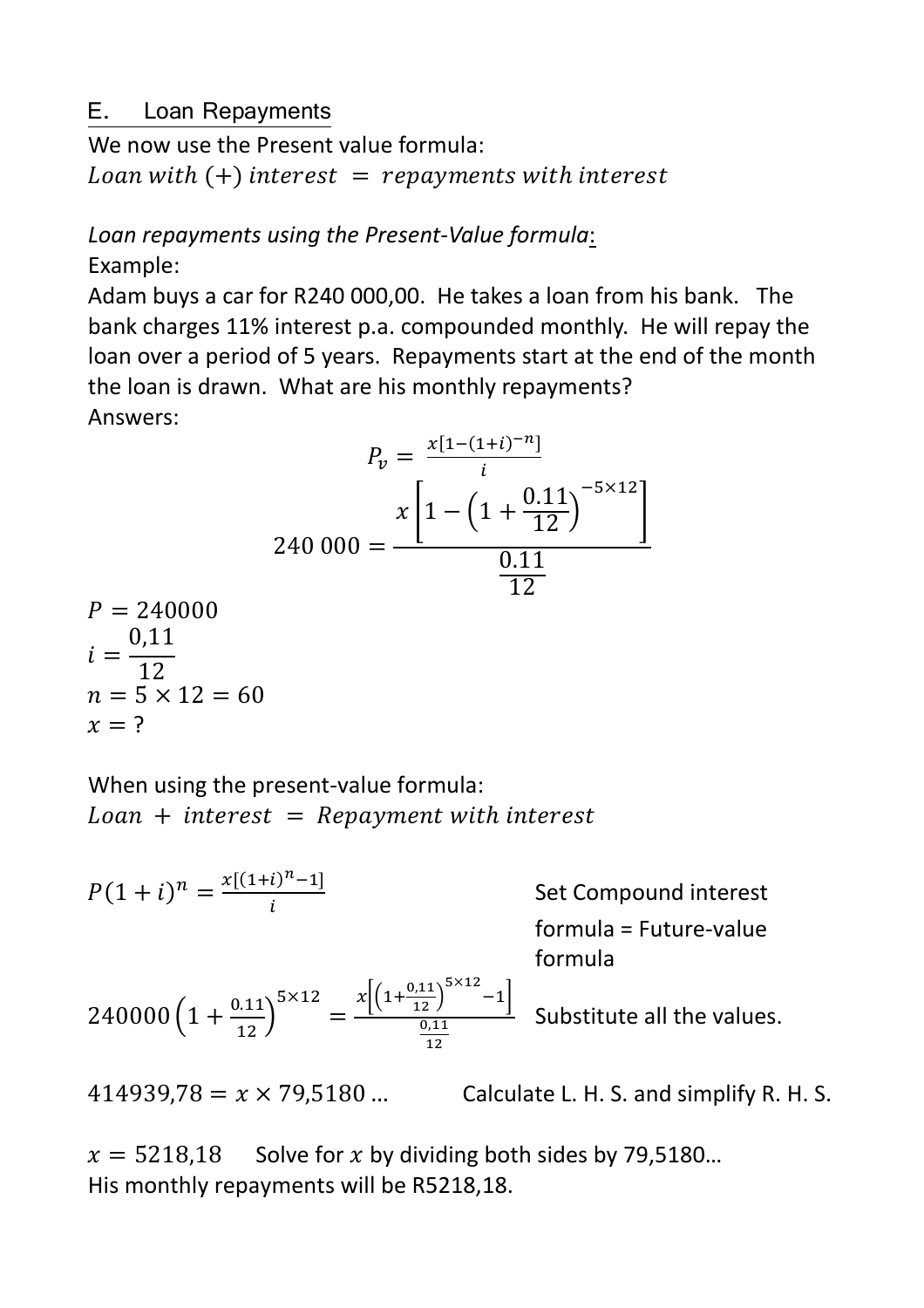Or: When using the Future-value formula:

| $P_v = \frac{x[1-(1+i)^{-n}]}{i}$                                                                                                              |  |
|------------------------------------------------------------------------------------------------------------------------------------------------|--|
| $240000 = \frac{x \left[1 - \left(1 + \frac{0.11}{12}\right)^{-5 \times 12}\right]}{0.11}$<br>12<br>$240000 = x \times 45,99303$<br>the R.H.S. |  |

240000  $\frac{240000}{45,99303...} = \frac{x \times 45,99303...}{45,99303...}$ 45,99303…

First write the formula

Substitute all the values

Calcualte the L.H.S. and Simplify

Isolate  $x$  by dividing by 45,99303...

 $x = 5218.18$  His monthly repayments will be R5218.18.

Example:

A loan is taken out to buy a new sound system for a wedding venue. The loan is repaid with 3 equal payments of R4000,00. The first payment is made one year after he bought the set, and the second one year later and so forth. Interest is calculated at 7,5% p.a. What was the initial value of the loan?

## Use the Present-value formula.

The repayments represent the present-value and include the interest needed to repay the loan.

| $P_v = \frac{x[1-(1+i)^{-n}]}{i}$            | Always write the formula first |
|----------------------------------------------|--------------------------------|
| $P_v = \frac{4000[1-(1+0.075)^{-3}]}{0.075}$ | Substitute your values.        |
| $P_{\nu} = 10402,10$                         | Solve for $P_{12}$             |

The initial amount of the loan was  $R10$  402,10.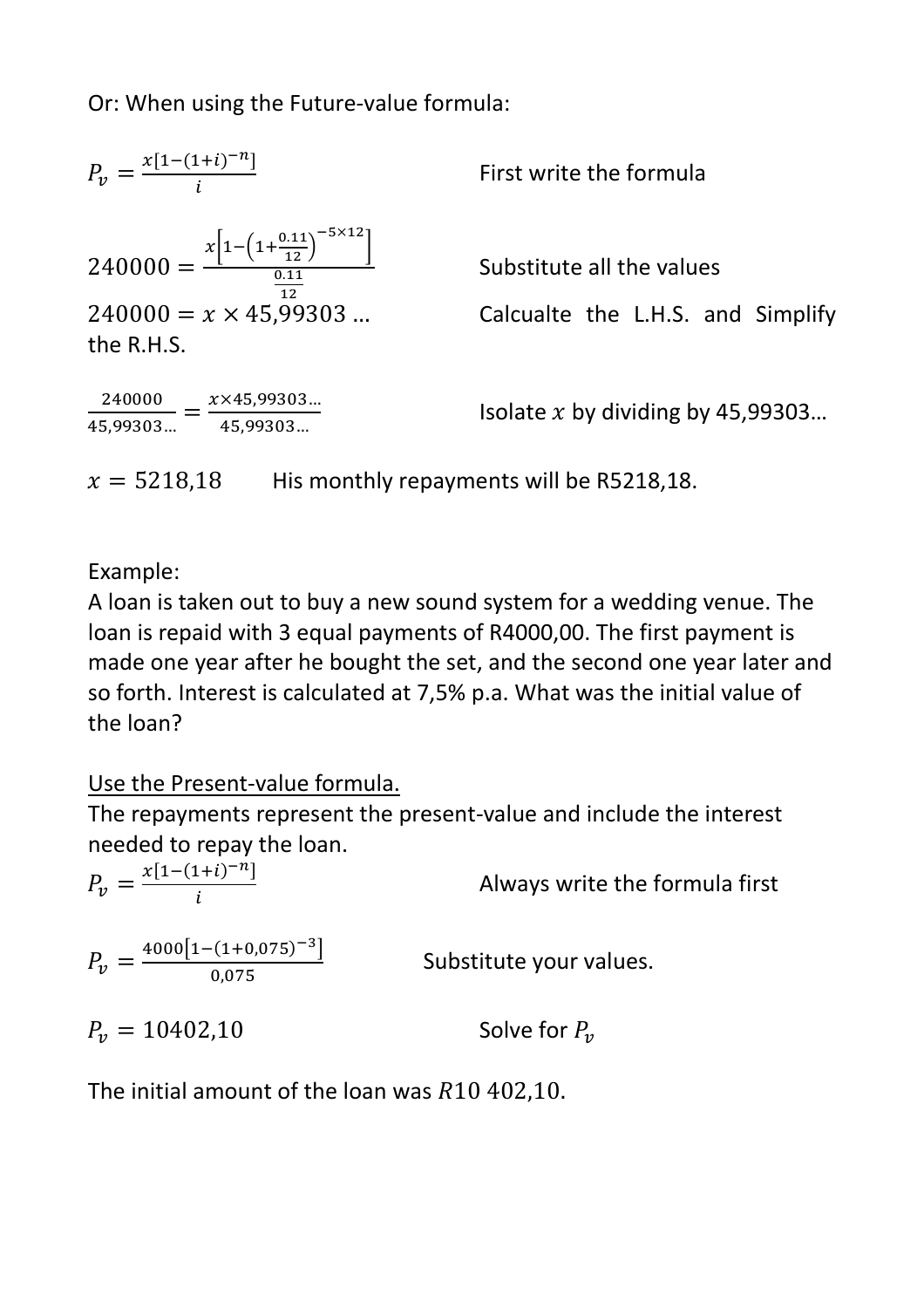### Activity 7.5

- 1. A couple takes out a loan from the bank in order to pay for their wedding. They pay the bank R 3 560 every month for 3 years. The bank charges them 9,5% p.a. compounded monthly. What was the original value of their loan?
- 2. Mrs Busisiwe takes a loan from the bank in order to re-furnish her house. She decides that she needs R 50 000 in order to get the furniture that she wants. The bank agrees to give her the loan and charges her 15,7% interest compounded quarterly. If her repayment is R 2 500 every third month, how long will it take her to pay back the loan rounded off to the nearest year?
- 3. Joe and Kate decide to start their own business. They go to NBC Bank and ask them what their repayments would be if they took out a loan of R 100 000. The bank says that they can pay the loan back over 5 years and with at an interest rate of 12,3% compounded monthly. What amount will the NBC Bank staff tell Joe and Kate if they have to make monthly instalments?
- 4. Susan's mother decides to take out a loan in order to pay for Susan's first year at university. The fees for the first year of university are R23 500. The bank tells Susan's mom that they will charge her 3.67% interest compounded monthly and that she has to pay the loan back over 2 years. What will Susan's mother's monthly instalments be?
- 5. Judy decides to buy musical equipment for her school. The music shop says that Judy can pay off the loan over 2 years at R 350 per month. They say that they will charge her 5,8% interest p.a. compounded monthly. What was the original loan that Judy took out from the music shop?
- 6. George offers short term loans. He decides that for a loan of a certain value, he will charge a monthly instalment of R 2 380. He will ask people to pay the loan back over 4 years and charges these people 16,78% compounded monthly. What is the value of the loan that George will give?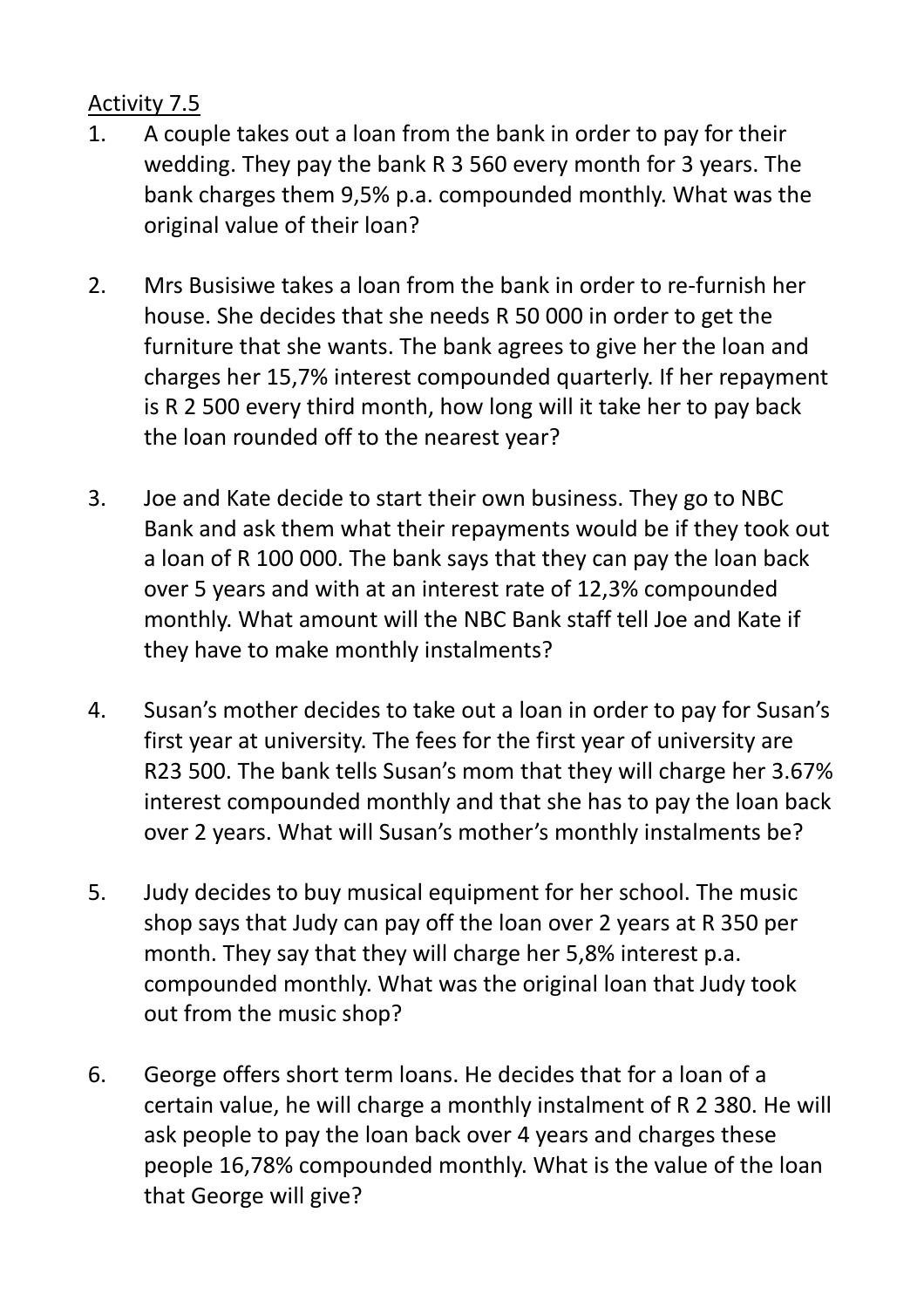Examples:

1. Given that a population increased from 120 000 to 214 000 in 10 years, at what annual (compound) rate was the population growing?

| Answer:                                             |                                                   |
|-----------------------------------------------------|---------------------------------------------------|
| $A = P(1 + i)^n$                                    | Always first write the equation                   |
| $214000 = 120000(1 + i)^{10}$                       | Substitute A, P and n.                            |
| $\frac{214000}{120000} = (1+i)^{10}$                | Divide both sides by P (120 000)                  |
| $\sqrt[10]{\frac{107}{60}} = \sqrt[10]{(1+i)^{10}}$ | Take $\sqrt[10]{ANS}$ (tenth root) of both sides. |
| $1,059554 = 1 + i$                                  | Subtract 1 from each side.                        |
| $\therefore$ 0.059554  = i                          | for the rate, multiply <i>i</i> by 100            |
| $\therefore$ rate = $i \times 100$ )                |                                                   |
| :. $rate = 5,96\%$                                  |                                                   |

### Activity 7.6

- 1. In order to buy a car, John takes out a loan of R250 000 from the bank. The bank charges an annual interest rate of 11%, compounded monthly. The instalments start a month after he received the money from the bank.
	- a) Calculate his monthly instalments if he has to pay back the loan over a period of 5 years.
	- b) Determine the outstanding balance of his loan after two years (immediately after the 24th instalment).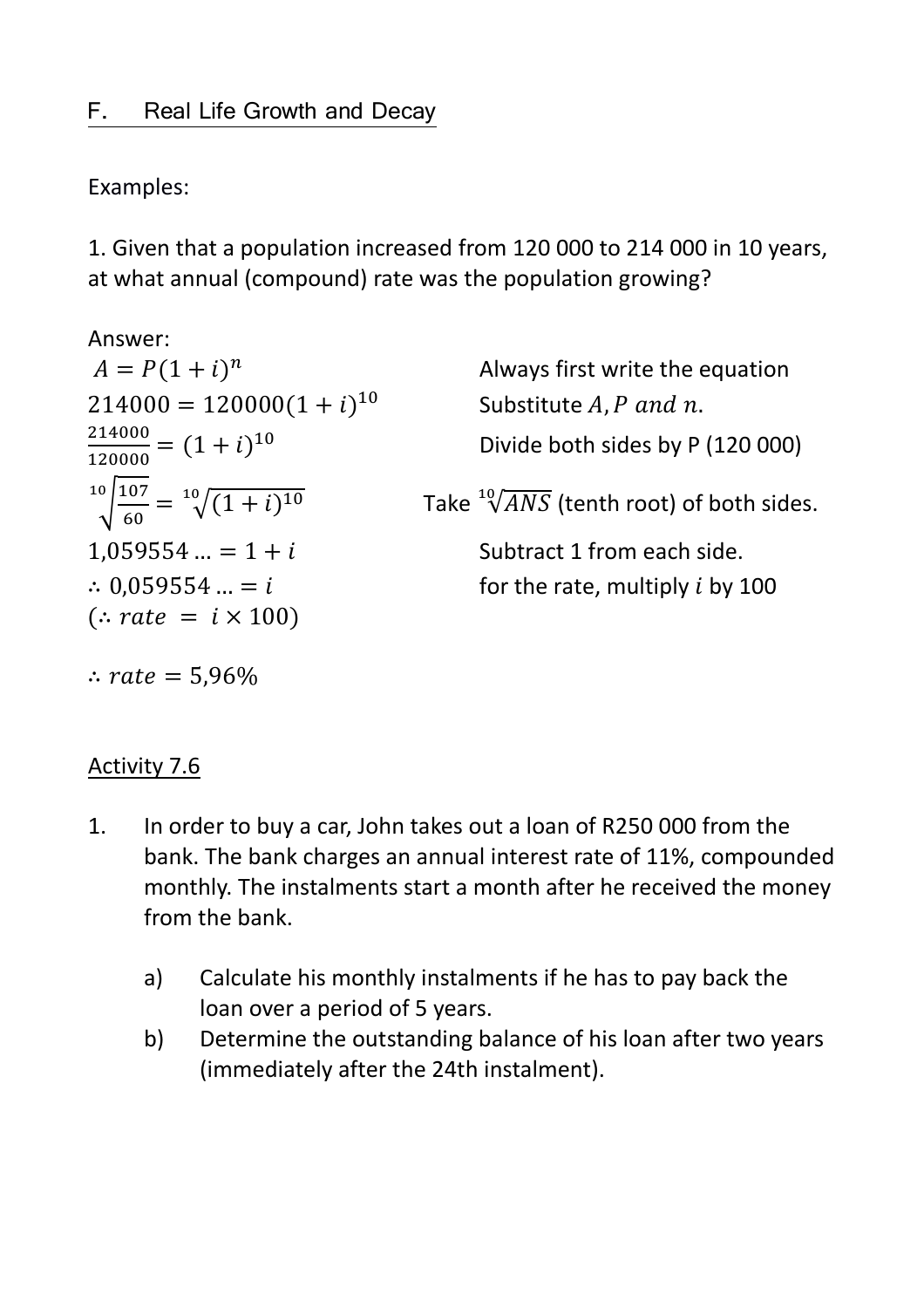#### G. Micro Lenders

Micro lenders offer short term loans at very high interest rates and simple interest is used.

There is no advantage in paying back the full amount before the time as interest is calculated upfront using simple interest based on the full amount of the loan over the repayable period.

| Do you need cash instantly? You can have cash in your hands<br>within 24 hours. Up to R100 000 cash available to you right now!!!<br>Call us on 0860 505 505<br>You can fund that dream holiday that you have always wanted.<br>Use this handy installment table to choose the loan that<br>suits your budget: |                |                |             |             |  |
|----------------------------------------------------------------------------------------------------------------------------------------------------------------------------------------------------------------------------------------------------------------------------------------------------------------|----------------|----------------|-------------|-------------|--|
|                                                                                                                                                                                                                                                                                                                | <b>Finance</b> | $\overline{2}$ | 5           | 7           |  |
|                                                                                                                                                                                                                                                                                                                | amount:        | years(7,2%)    | years(7,5%) | years(7,5%) |  |
|                                                                                                                                                                                                                                                                                                                | 30 000         | 1430           | 688         | 545         |  |
|                                                                                                                                                                                                                                                                                                                | 45 000         | 2 1 4 5        | 1 0 3 2     | 817         |  |
|                                                                                                                                                                                                                                                                                                                | 60 000         | 2 8 6 0        | 1 3 7 5     | 1 0 9 0     |  |
|                                                                                                                                                                                                                                                                                                                | 75 000         | 3 5 7 5        | 1719        | 1 3 6 2     |  |
|                                                                                                                                                                                                                                                                                                                | 100 000        | 4767           | 2 2 9 2     | 1816        |  |
|                                                                                                                                                                                                                                                                                                                |                |                |             |             |  |

Examples:

Peter wants to take a R45 000 loan to consolidate his debt. He decides to repay the loan over a period of 5 years. How much will he end up paying back for the loan?

Answers:

First locate the monthly instalment: 45 000 over 5 years = R1032 per month.

 $1032 \times 5 \times 12 = 61\,920$  5 years of 12 months each.

He will thus pay back R61 920 for his R45 000 loan.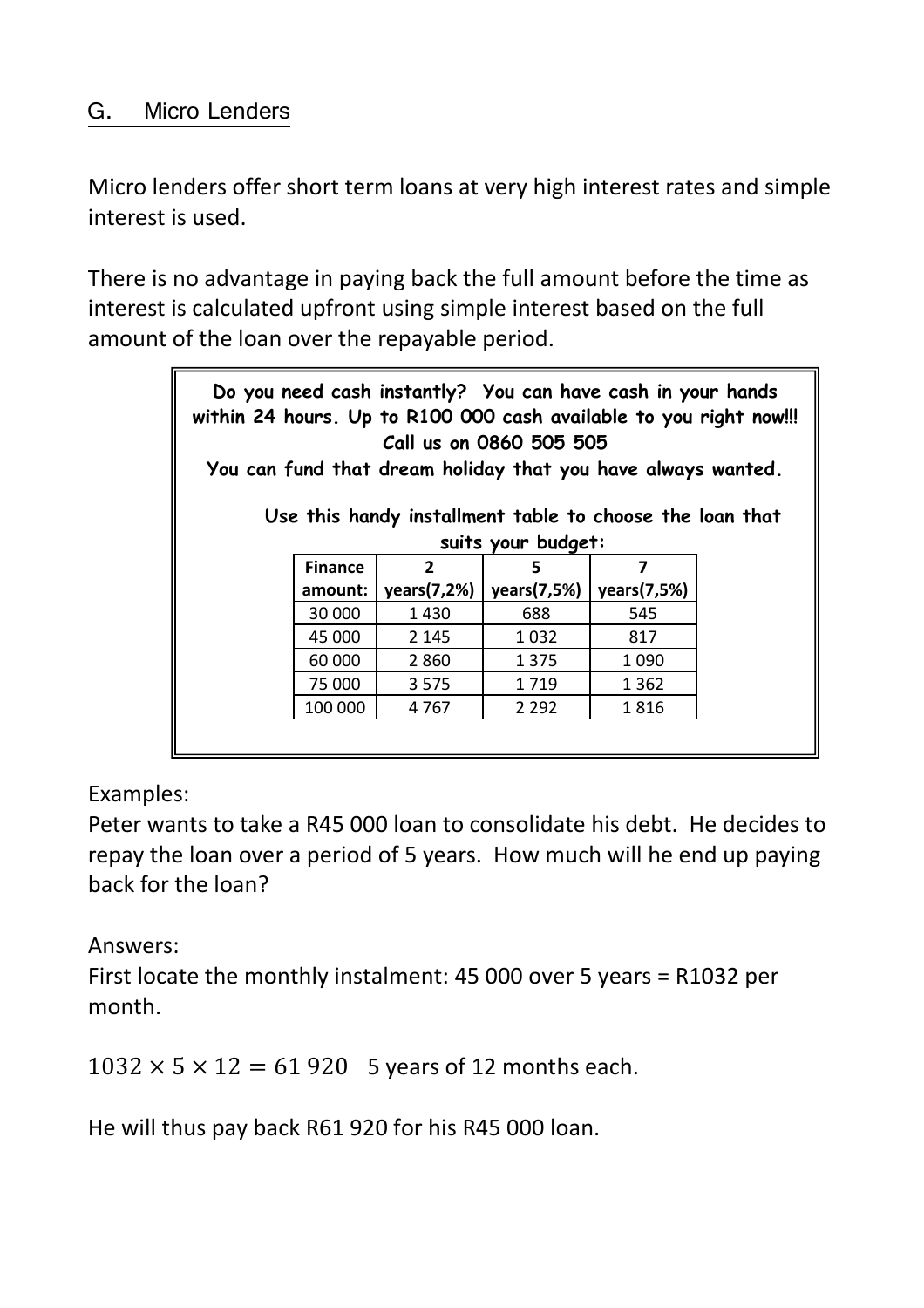### Activity 7.7

- 1) A loan of R120 000,00 is taken out and repaid by equal monthly instalments over a 4 year period. Interest is set at 10,5% p.a. compounded monthly. Calculate the monthly repayment.
- 2) At what annual percentage interest rate, compounded monthly, should a lump sum be invested in order for it to triple in 15 years?
- 3) Joe buys a machine for work to the value of R10 000. He borrows the money on 1 January 2011 from a financial institution that charges interest at a rate of 11,25% p.a. compounded monthly. Joe agrees to pay monthly instalments of R495,15. The agreement of the loan allows Joe to start paying these equal monthly instalments from 1 July 2011.
	- a) Calculate the total amount owing to the financial institution on 1 July 2011.
	- b) How many months will it take Joe to pay back the loan?
	- c) What is the balance of the loan immediately after Joe has made the 15th payment? **Similar to Paper 1 November 2010**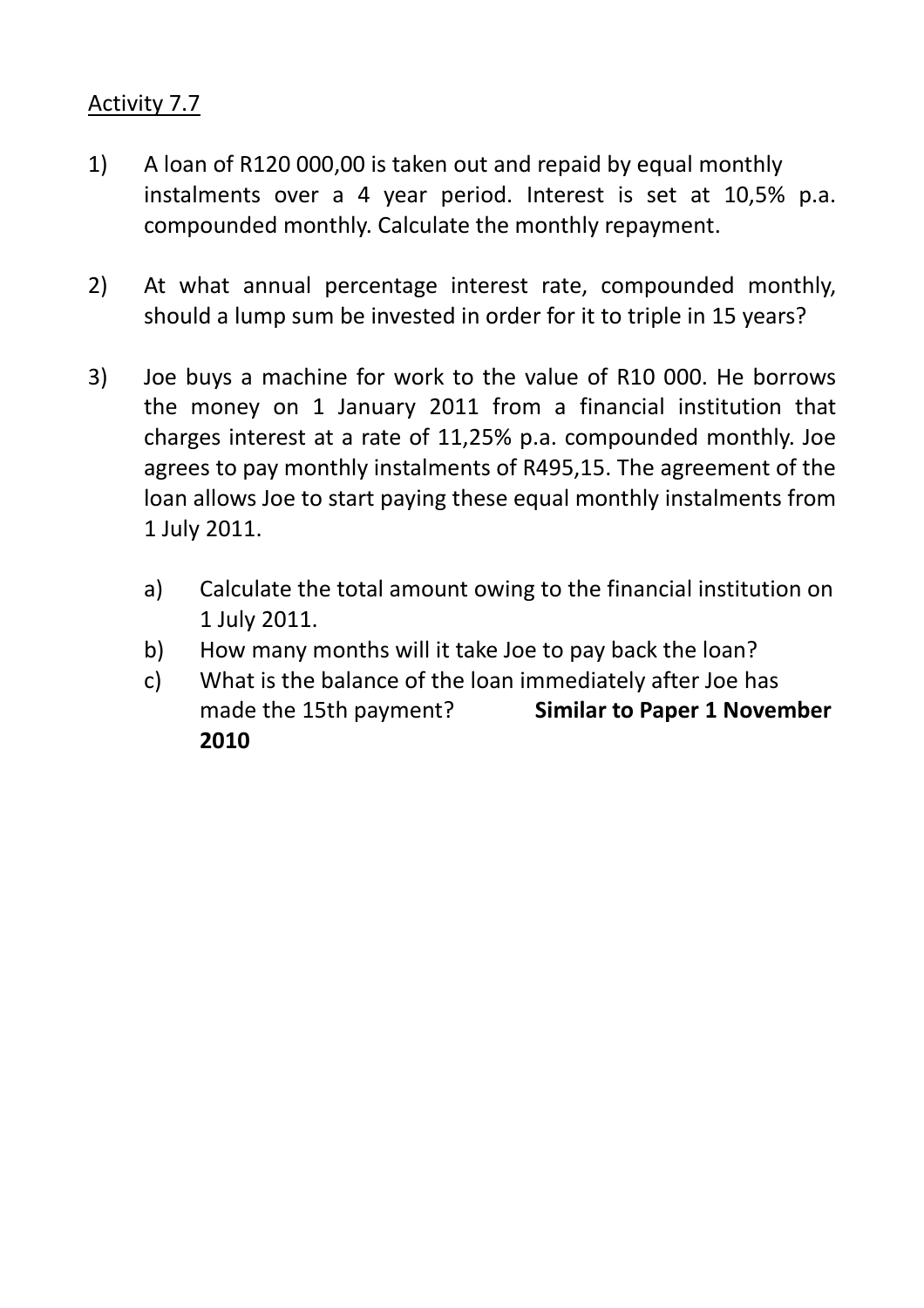#### Answers for Activities

#### Activity 7.1

#### Answers:

- 1. *i* what we are trying to calculate
	- $i^{(m)}$  12% compounded once a year i.e. 0,12
	- *m* 12 times per year.

**Note, only ever round off your FINAL answer!** 

$$
1 + i = \left(1 + \frac{i^{(m)}}{m}\right)^m
$$
  
\n
$$
1 + i = \left(1 + \frac{0.12}{12}\right)^{12}
$$
  
\n
$$
1 + i = 1.12682 \dots
$$
  
\n
$$
i = 1.12682 \dots - 1
$$
  
\n
$$
i = 0.12682 \dots
$$

We always first write the formula

Now we substitute the values.

Calculate the RHS on the calculator

Subtract one from both sides.

Now write the effective interest rate is a percentage:

 $\therefore i \times 100$ 

| $= 0.12682  \times 100$ | Multiply $i$ by 100.     |
|-------------------------|--------------------------|
| $= 12,682$ %            | Round your final answer. |

2)  $i = 0,125508....$  thus the effective interest rate is 12,5508...% 3)  $i = 0,1268....$  thus the rate is 12.68...%

Activity 7.2

1. Savings -  $F_v$ 

The last payment will accrue interest!

$$
x = 15\,000
$$
  
\n $i = 0,11$   
\n $n = 10$   
\n
$$
F_v = \frac{x(1+i)[(1+i)^n - 1]}{i}
$$
 First write the equation.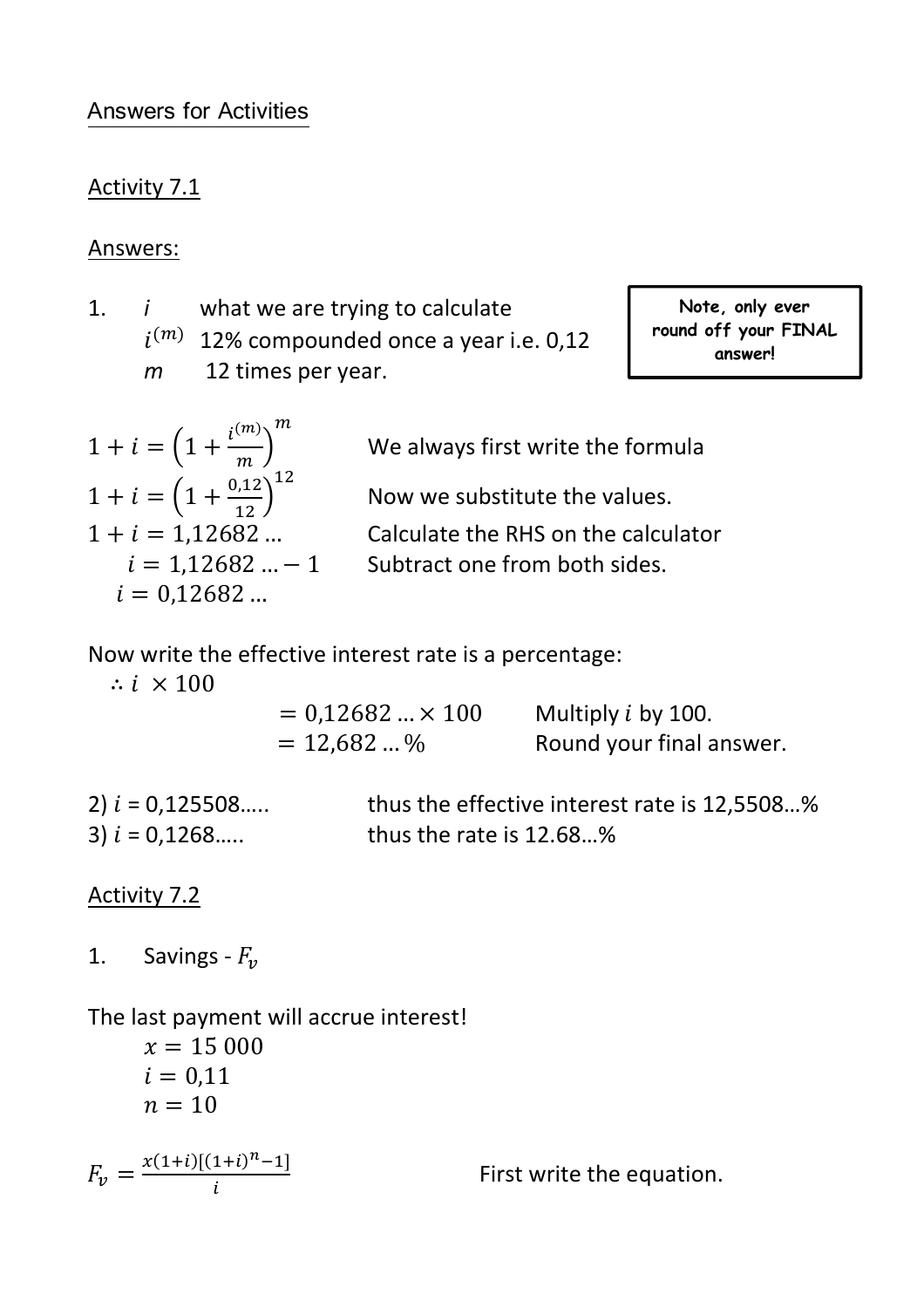$F_v = \frac{15000(1+0,11)[(1+0,11)^{10}-1]}{0.11}$  $0,1$ 

annuity.

Then substitute all the values

 $F_v = R278\,421.45$  Calculate the Future value of the

2. Savings -  $F_v$ 

The last payment will not accrue interest!

 $x = 800$  $i = 0,078$  $n = 8$ 

$$
F_v = \frac{x[(1+i)^{n}-1]}{i}
$$
  
\n
$$
F_v = \frac{800[(1+\frac{0.078}{12})^{8\times12}-1]}{\frac{0.078}{12}}
$$
  
\n
$$
F_v = R106\ 167.85
$$

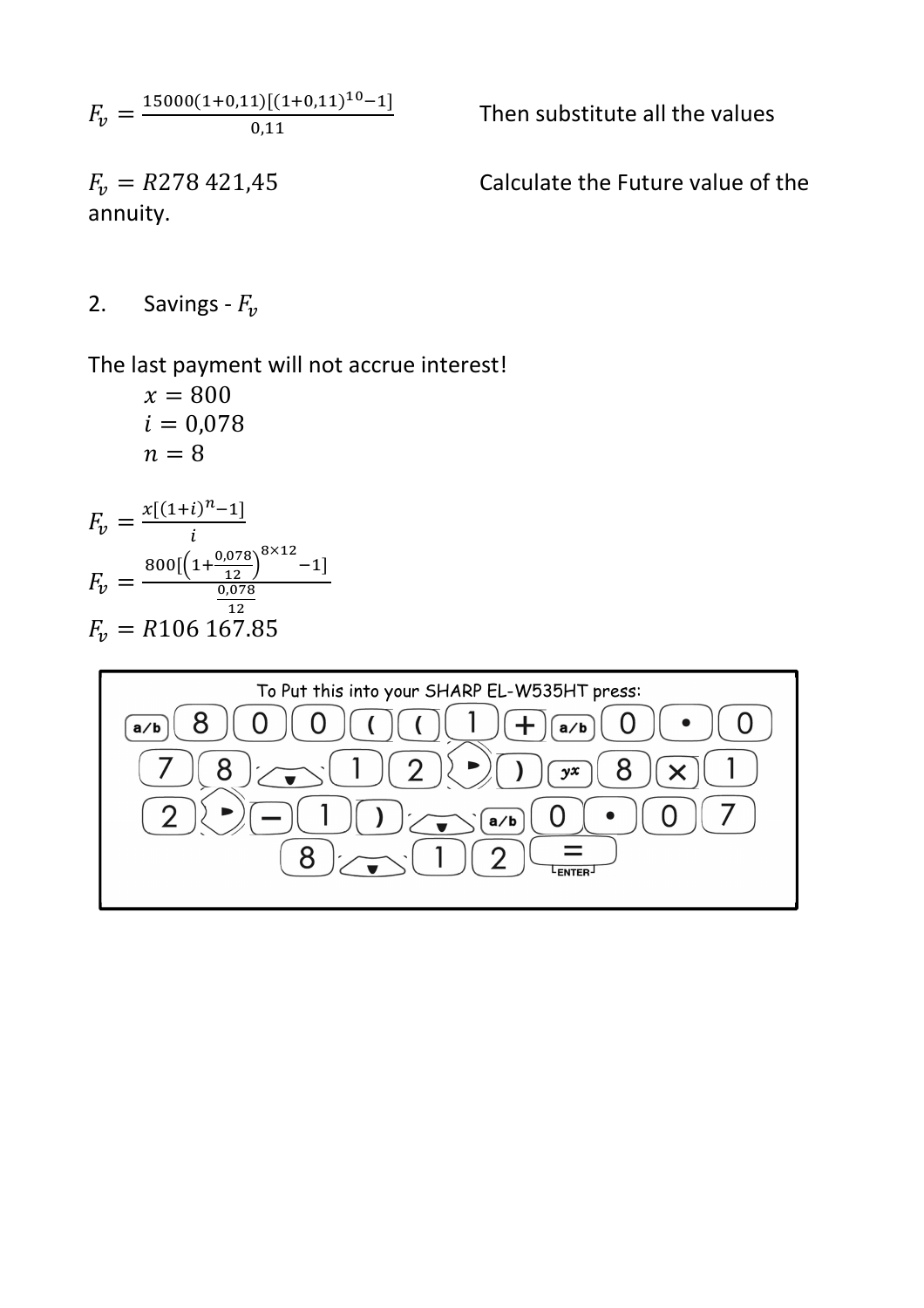#### Activity 7.3

- 1. Her principal amount is now higher as she only starts paying off the loan two months after the normal starting time. Therefore we add two months' interest to the principal value to calculate the new principal value.
	- a) The easiest way to start with this problem is to write down the formula to the solution:  $P_{\mathcal{V}} = \frac{x[1-(1+i)^{-n}]}{i}$  $\tilde{l}$

 Now Remember that your principle amount will be larger, therefore you need to calculate the larger principle amount:

$$
75\,000\left(1+\frac{0.115}{12}\right)^2 = \frac{x\left[1-\left(1+\frac{0.115}{12}\right)^{-22}\right]}{\frac{0.115}{12}}
$$

Now get  $x$  alone in the equation and use your calculator to calculate the repayment:

$$
\frac{75\ 000\left(1+\frac{0.115}{12}\right)^2 \times \left(\frac{0.115}{12}\right)}{\left[1-\left(1+\frac{0.115}{12}\right)^{-22}\right]} = x
$$

Therefore the repayment will be: R3 870.46

b) As this is a deferred payment, only 22 payments are made. Therefore after ten payments,  $n = 22 - 10 = 12$ 

To put this into the SHARP EL-W535 HT calculator press: 75000 1 0.115 12 0.115 12 1 1 0.115 12 22

$$
P_v = \frac{3870.46 \left[ 1 - \left( 1 + \frac{0.115}{12} \right)^{-12} \right]}{\frac{0.115}{12}}
$$

$$
P_v = 43\,677.28
$$

Her outstanding balance is R43 677.28.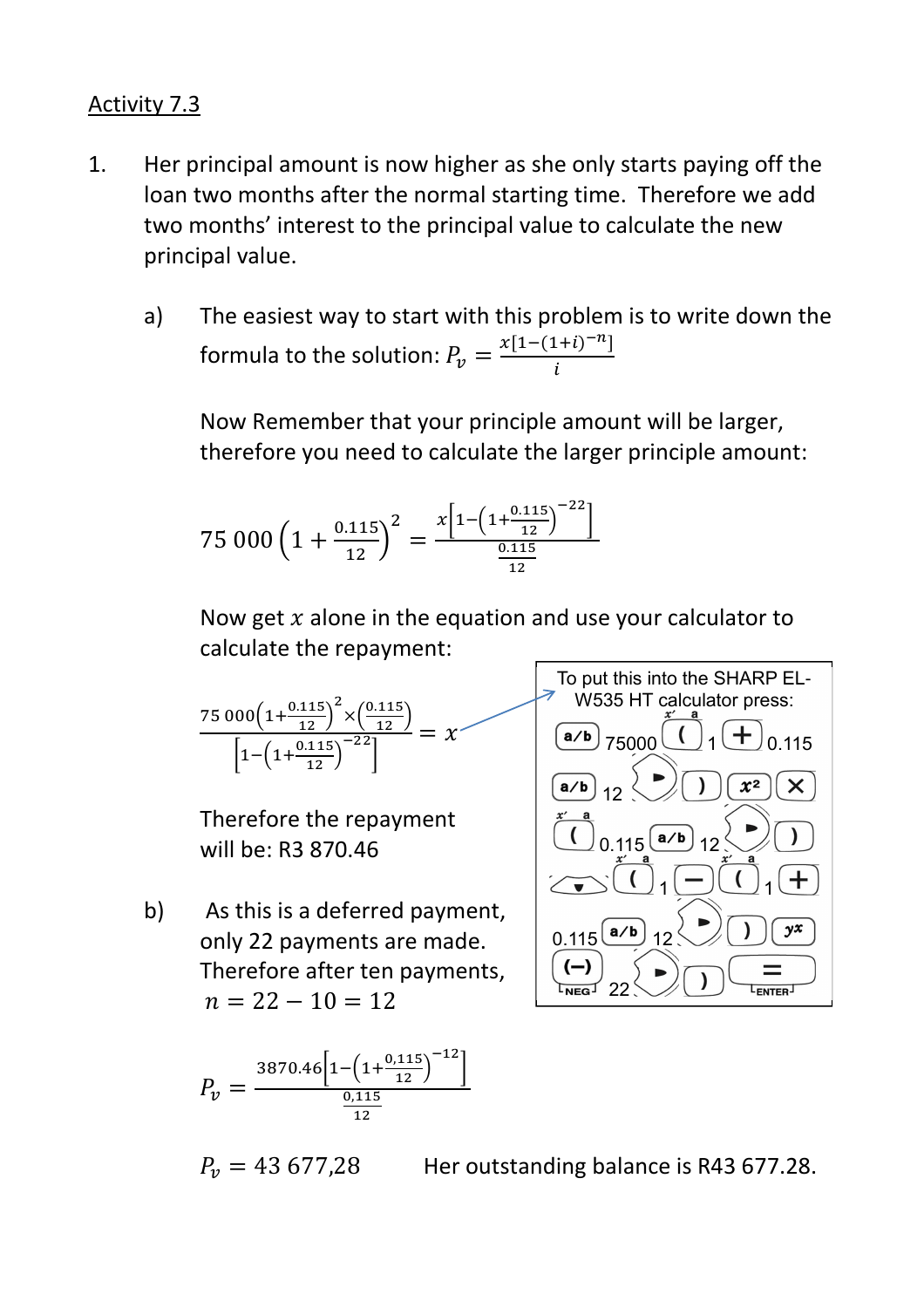NB! Should she wish to settle the loan, this will not be the settlement amount as the outstanding balance includes interest charged on the outstanding balance over another 12 months and the settlement amount does not.

## **Take note that both the basic annuity formulas only hold when payment commences one period from the present and ends after periods.**

#### Activity 7.4

1.

| a) | $A = ?$          | $A = P(1 - i)^n$                         |
|----|------------------|------------------------------------------|
|    | $P = 179800$     | $\therefore A = 179\,800\,(1 - 0.076)^7$ |
|    | $i = 7.6\% p.a.$ | $\therefore$ A = 103 393.56              |
|    | $n = 7$ years    |                                          |

| b) | $A = ?$           | $A = P(1 + i)^n$                          |
|----|-------------------|-------------------------------------------|
|    | $P = 179800$      | $\therefore A = 179\,800\,(1 + 0.0598)^7$ |
|    | $i = 5.98\% p.a.$ | $\therefore$ A = 269 995.853              |
|    | $n = 7$ years     |                                           |

 c) Total Amount = 269 995, 853 – 103 393, 5593  $= 166 602.2937$ 

d)  $F_v = 166\,602.2937$  $x[(1+i)^n - 1]$  $\tilde{l}$  $i = 11.58\% \div 12$  $x = ?$  $n = 7 \times 12$ ∴ 166 602.2937 =  $$  $x\left[\left(1+\frac{0.1158}{12}\right)\right]$  $7\times12$  $^{-1}$  $0.1158$ **12** ∴ 1 607. 712099 =  $x[1.240533116]$ ∴  $x = 1295,98$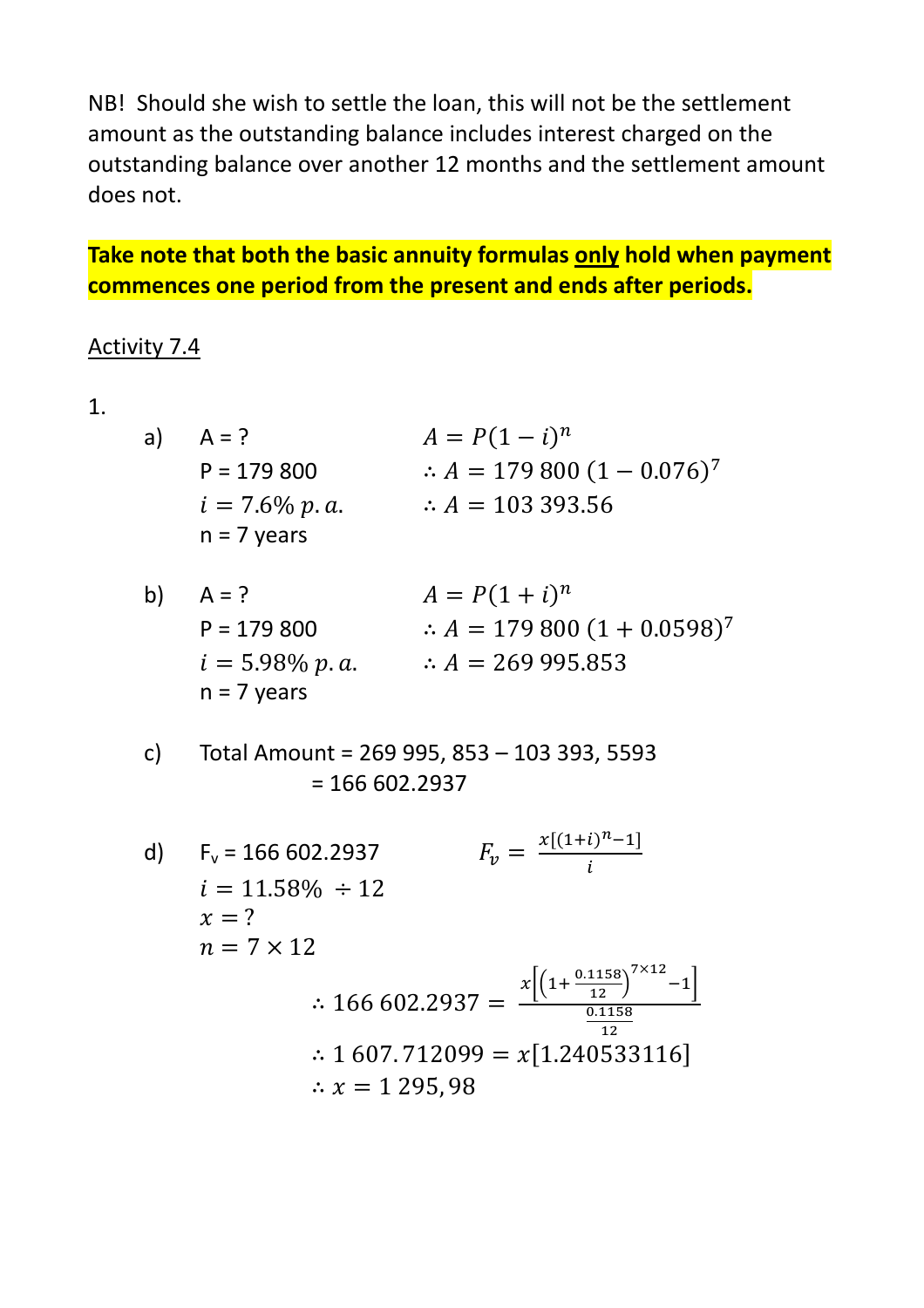- 2. a)  $P = 146000$  $\boldsymbol{n}$  $A = ?$  ∴  $A = 146000 (1 - 0.0632)^4$  $i = 6.32\% p.a.$   $\therefore A = 112\,445.0609$  $n = 4$  years
- b)  $P = 146\,000$   $A = P(1 + i)^n$  $A = ?$  ∴  $A = 146000 (1 + 0.0713)^4$  $i = 7.13\% p.a.$   $\therefore A = 192307.9664$  $n = 4$  years
	- c) Total Amount = 192 302, 9664 112 445, 0609 = 79 862, 90553
- d)  $F_v = 79862.90553$  $x[(1+i)^n - 1]$ l  $i = 9.34\% \div 12$  $x = ?$  $n = 4 \times 12$  $\therefore$  79 862.90553 =  $x\left[\left(1+\frac{0.0934}{12}\right)\right]$  $4\times12$  $^{-1}$  $0.0934$ **12** ∴ 621.5996147 =  $x[0.450855777]$  $\therefore$  x = 1 378.71
- 3. First work out how much each item depreciates: Therefore for the coffee machine:  $P = 14999$   $A = P(1 - i)^n$ A = ?  $\therefore A = 14999(1 - 0.0378)^{5\frac{1}{2}}$  $i = 3.78\% p.a.$   $\therefore A = 12\,134.49604$  $n = 5\frac{1}{2}$ years

 Therefore for the fire alarm system:  $P = 12\,000$   $A = P(1 - i)^n$ A = ?  $\therefore A = 12000(1 - 0.1175)^{5\frac{1}{2}}$  $i = 11.75\% p.a.$   $\therefore A = 6.034.095417$  $n = 5\frac{1}{2}$ years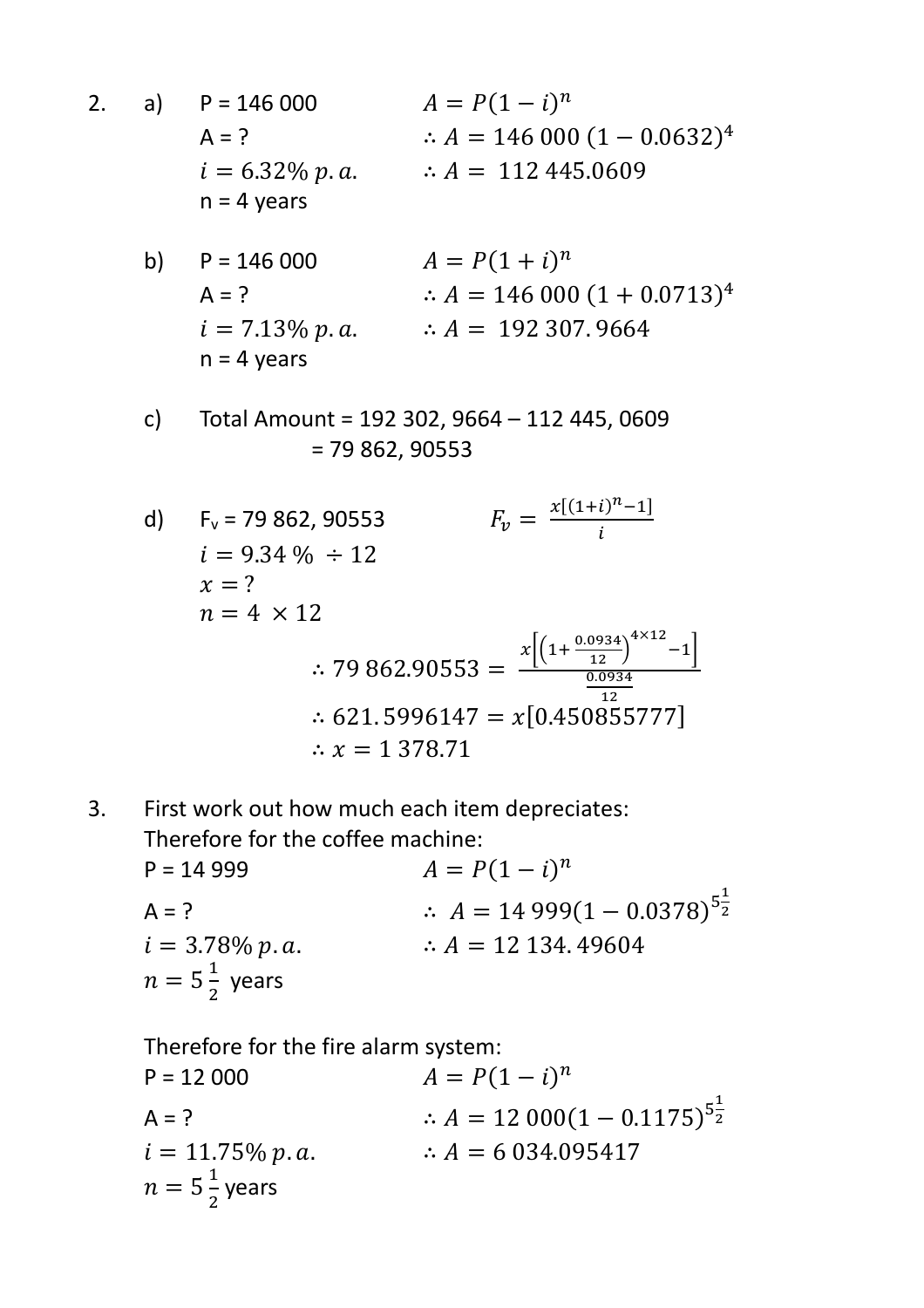Then work out how much each item appreciates: Therefore for the coffee machine:

 $P = 14999$   $A = P(1 + i)^n$ A = ?  $\therefore A = 14999(1 + 0.064)^{5\frac{1}{2}}$  $i = 6.4\% p.a.$   $\therefore A = 21\,097.99859$  $n = 5\frac{1}{2}$ years

Therefore for the fire alarm system:  $P = 12\,000$   $A = P(1 + i)^n$ A = ?  $\therefore A = 12000(1 + 0.079)^{5\frac{1}{2}}$  $i = 7.9\% p.a.$   $\therefore A = 18\,230.52568$  $n = 5\frac{1}{2}$  years

 Next work out how much they need for each item: Coffee Machine = 21 097, 99859 – 12 134, 49604 = 8 963, 50255

 Fire Alarm System = 18 230, 52568 – 6 034, 095417 = 12 196, 43026

Add those two totals together to get  $F_v$ :  $F_v$  = 8 963, 50255 + 12 196, 43026 = 21 159, 93281

Now find the monthly instalment:

 $F_v = 21 159, 93281$  $x[(1+i)^n - 1]$ l  $i = 14.34\% \div 4$  $x = ?$  $n = 5\frac{1}{2}$  $\times$  4 21 159.93281 =  $x\left[\left(1+\frac{0.1434}{4}\right)\right]$  $5\frac{1}{2}$  $\frac{1}{2}$  × 4  $-1$  $\begin{array}{c|c} \hline 0.1434 \end{array}$  $758.5835913 = x[1.1703\overline{5}686]$ ∴  $x = 648.16$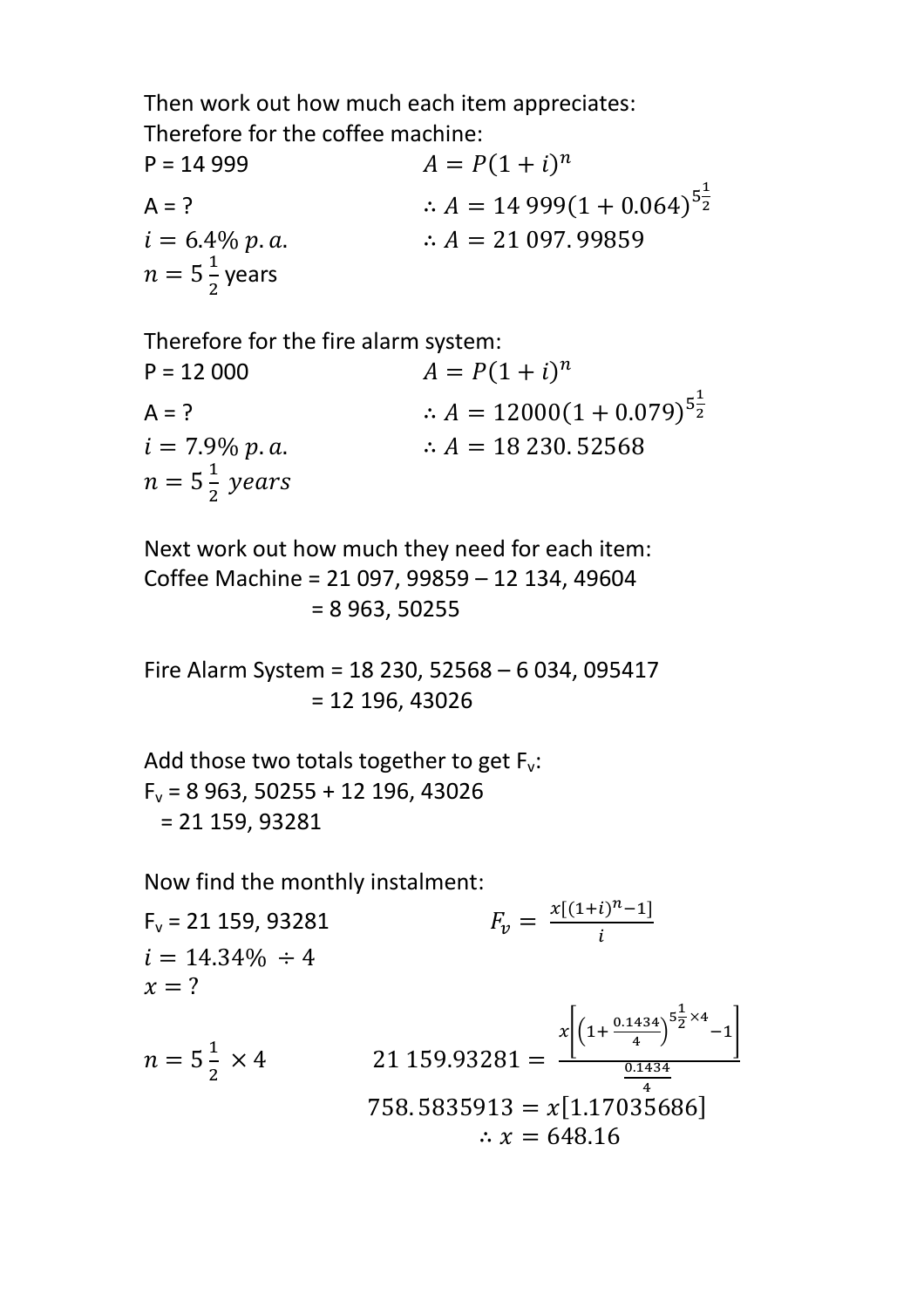# Activity 7.5

1. 
$$
P_v = ?
$$
  
\n
$$
i = 9.5\% \div 12
$$
\n
$$
i = 3.560 \qquad \therefore P_v = \frac{3560 \left[ 1 - \left( 1 + \frac{0.095}{12} \right)^{-3 \times 12} \right]}{\frac{0.095}{12}}
$$
\n
$$
n = 3 \times 12
$$
\n2.  $\frac{p_v = 111 \cdot 135.566}{\frac{0.095}{12}}$ 

2. 
$$
P_v = 50\,000
$$
  $P_v = \frac{x[1-(1+i)^{-n}]}{i}$   
\n $i = 15.7\% \div 4$   $\therefore 50\,000 = \frac{2500[1 - \left(1 + \frac{0.157}{4}\right)^{-n \times 4}]}{\frac{0.157}{4}}$   
\n $x = 2\,500$   $\therefore 1\,962.5 = 2500\left[1 - \left(\frac{4\,157}{4\,000}\right)^{-4n}\right]$   
\n $n = ? \times 4$   $\therefore \frac{157}{200} = 1 - \left(\frac{4\,157}{4\,000}\right)^{-4n}$   
\n $\therefore -\frac{43}{200} = - \left(\frac{4\,157}{4\,000}\right)^{-4n}$   
\n $\therefore \frac{43}{200} = \left(\frac{4\,157}{4\,000}\right)^{-4n}$   
\n $\therefore -4n = \log_{\left(\frac{4\,157}{4\,000}\right)}^{-4n}$   
\n $\therefore -4n = -39.9259$   
\n $\therefore n = 9.9815$   
\n $\therefore n \approx 10 \text{ years}$   
\n3.  $P_v = 100\,000$   $P_v = \frac{x[1 - (1 + i)^{-n}]}{i}$   
\n $x\left[1 - \left(1 + \frac{0.123}{12}\right)^{-5 \times 12}\right]$ 

$$
i = 12.3\% \div 12 \qquad 100\,000 = 1
$$
\n
$$
x = ? \qquad 1025 = x[0.4]
$$
\n
$$
n = 5 \times 12 \qquad \therefore x = 2\,239.
$$

4. 
$$
P_v = 23\,500
$$
  $P_v = \frac{x[1-(1-\pi)(1-\pi)]}{i}$   
\n $i = 3.67\% \div 12$   $23\,500 = -\frac{3}{2}\%$   
\n $x = ?$   $71.8708333$ 

$$
P_v = 100\,000
$$
\n
$$
P_v = \frac{x[1-(1+t)^{-n}]}{i}
$$
\n
$$
i = 12.3\% \div 12
$$
\n
$$
x = ?
$$
\n
$$
n = 5 \times 12
$$
\n
$$
100\,000 = \frac{x\left[1 - \left(1 + \frac{0.123}{12}\right)^{-5 \times 12}\right]}{\frac{0.123}{12}}
$$
\n
$$
\therefore x = 2\,239.63
$$

$$
P_v = 23\,500
$$
\n
$$
P_v = \frac{x[1-(1+i)^{-n}]}{i}
$$
\n
$$
i = 3.67\% \div 12
$$
\n
$$
x = ?
$$
\n
$$
23\,500 = \frac{x\left[1 - \left(1 + \frac{0.0367}{12}\right)^{-2 \times 12}\right]}{\frac{0.0367}{12}}
$$
\n
$$
71.87083333 = x[0.070666844]
$$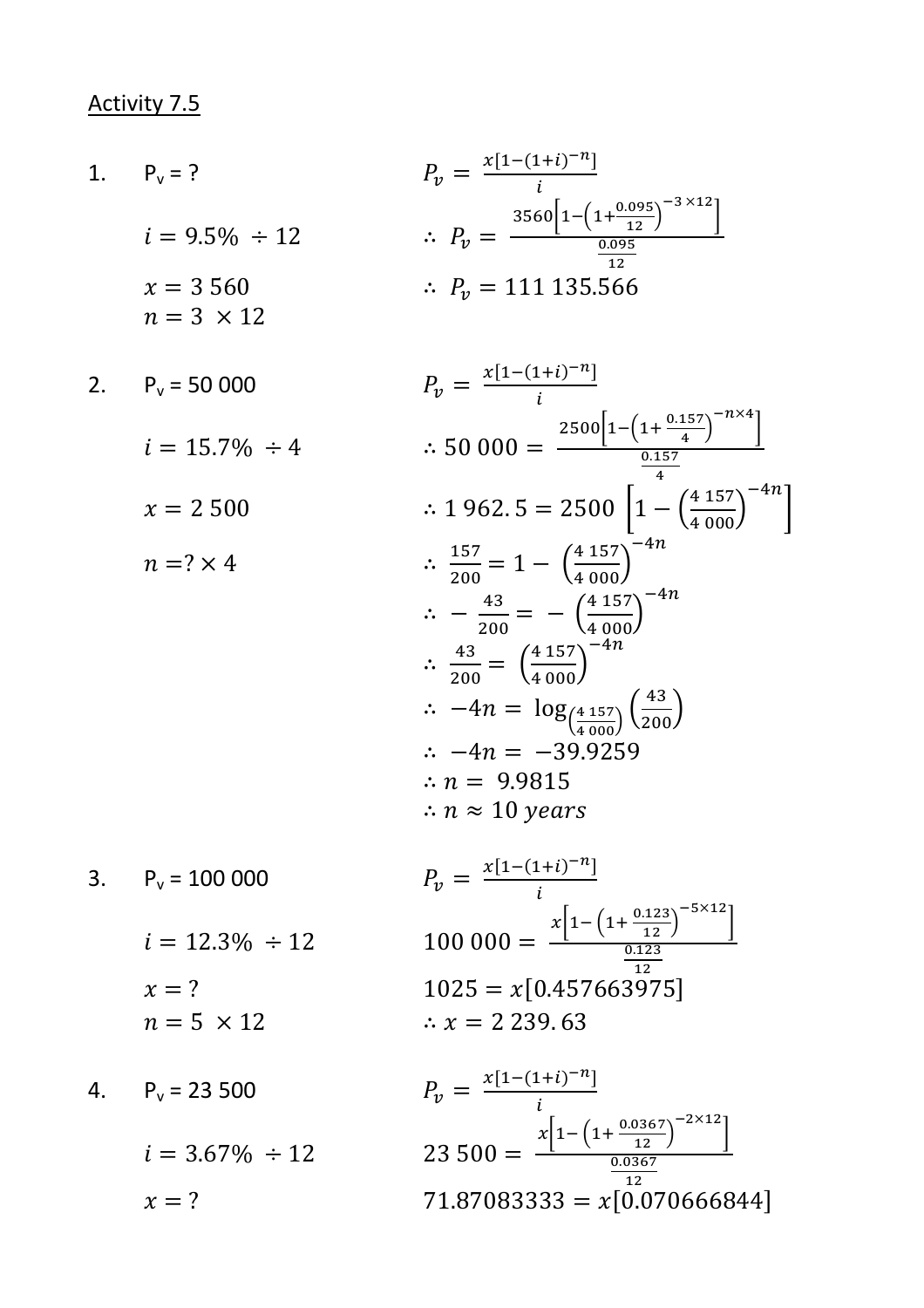| $n = 2 \times 12$              | $\therefore$ x = 1 017.04                                                                                              |
|--------------------------------|------------------------------------------------------------------------------------------------------------------------|
| 5. $P_v = ?$                   | $P_v = \frac{x[1-(1+i)^{-n}]}{i}$                                                                                      |
| $i = 5.8\% \div 12$            | $\therefore P_v = \frac{350\left[1-\left(1+\frac{0.058}{12}\right)^{-2\times12}\right]}{0.058}$<br>12 <sub>1</sub>     |
| $x = 350$<br>$n = 2 \times 12$ | $\therefore P_v = 7913.08$                                                                                             |
| 6. $P_v = ?$                   | $P_v = \frac{x[1-(1+i)^{-n}]}{i}$                                                                                      |
| $i = 16.78\% \div 12$          | $\therefore P_v = \frac{2 \cdot 380 \left[1 - \left(1 + \frac{0.1678}{12}\right)^{-4 \times 12}\right]}{0.1678}$<br>12 |
|                                |                                                                                                                        |

$$
x = 2\,380 \qquad \therefore \ P_v = 82\,807.53
$$

#### Activity 7.6

 $n = 4 \times 12$ 

1.

a) Calculate his monthly installments if he has to pay back the loan over a period of 5 years.

$$
P_v = \frac{x[1-(1+i)^{-n}]}{i}
$$
  
250000 = 
$$
\frac{x\left[1-\left(1+\frac{0,11}{12}\right)^{-5\times12}\right]}{\frac{0,11}{12}}
$$
  
250000 = x × 45,9930 ...  

$$
\frac{250000}{45,9930} = \frac{x \times 45,9930...}{45,9930...}
$$

Always first write the equation

Substitute all the values

Simplify the R.H.S.

Divide both sides by 45,9930…

∴  $x = 5435,61$ 

His monthly instalments are R5 435,61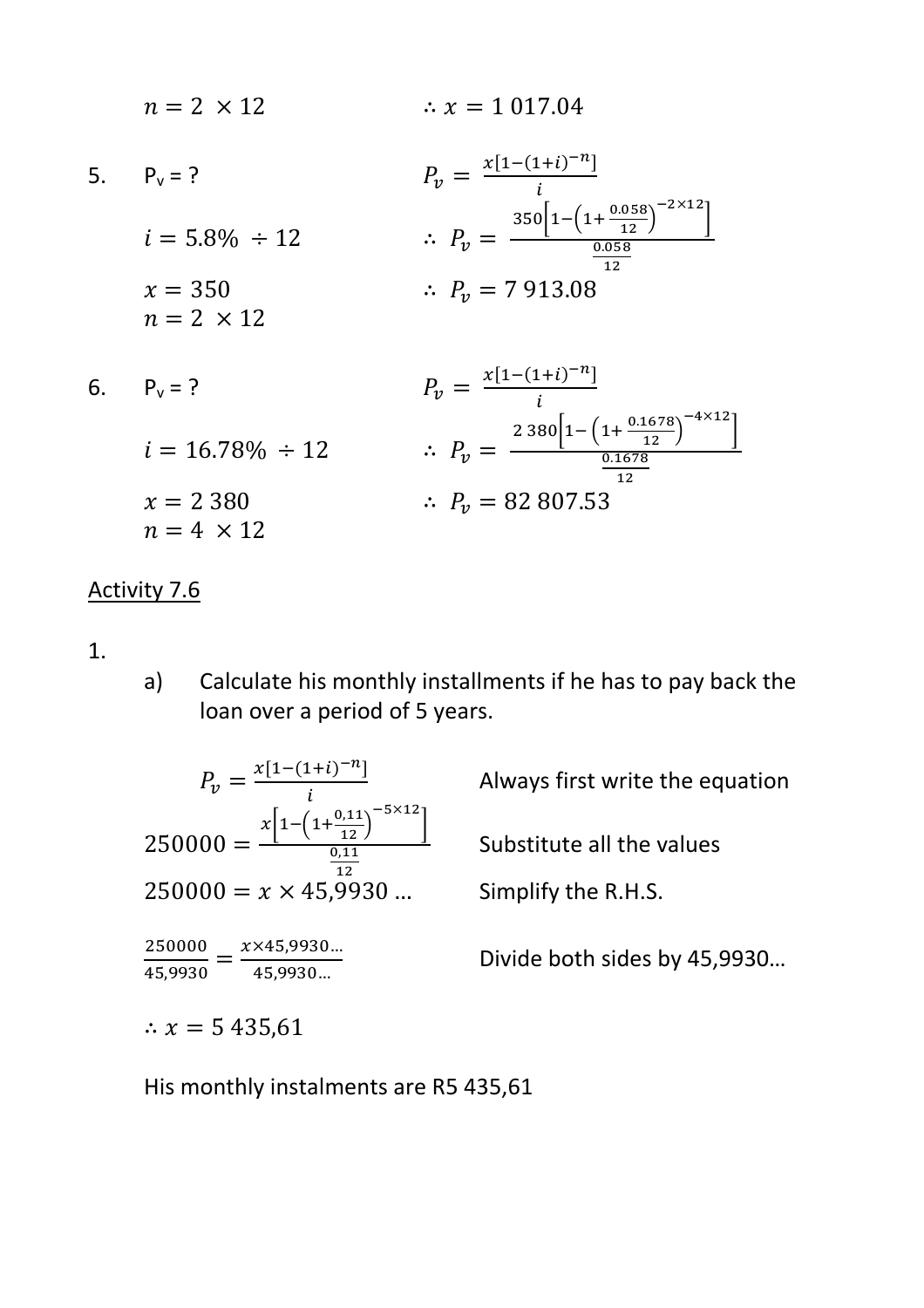$b)$ 

b)  
\n
$$
P_v = \frac{x[1-(1+i)^{-n}]}{i}
$$
\n
$$
P_v = \frac{5435.61\left[1-\left(1+\frac{0.11}{12}\right)^{-36}\right]}{\frac{0.11}{12}}
$$
\n
$$
P_v = 166\ 030.02
$$

Always first write the equation.

Substitute all the values.

The outstanding balance on the loan is R166 030,02 after 24 months.

#### Activity 7.7

1. A loan of R120 000,00 is taken out and repaid by equal monthly instalments over a 4 year period. Interest is set at 10,5% p.a. compounded monthly. Calculate the monthly repayment.

$$
P = R120\ 000,00
$$
  
n = 4  
i = 10,5% p.a. compounded monthly.  
x = ?  

$$
P_v = \frac{x[1-(1+i)^{-n}]}{i}
$$
  
120 000 = 
$$
\frac{x(1-(1+\frac{0,105}{12})^{-4\times12})}{\frac{0,105}{12}}
$$

 $x = R3072,41$ He pays R3 072,41 per month on this loan.

2. At what annual percentage interest rate, compounded monthly, should a lump sum be invested in order for it to triple in 15 years?

Lump sum = x  
\n
$$
F_v = 3x
$$
  
\n $i = \frac{?}{12}$   
\n $n = 15 \times 12$   
\n $3x = x(1+i)^{15 \times 12}$   
\n $3 = (1+i)^{15 \times 12}$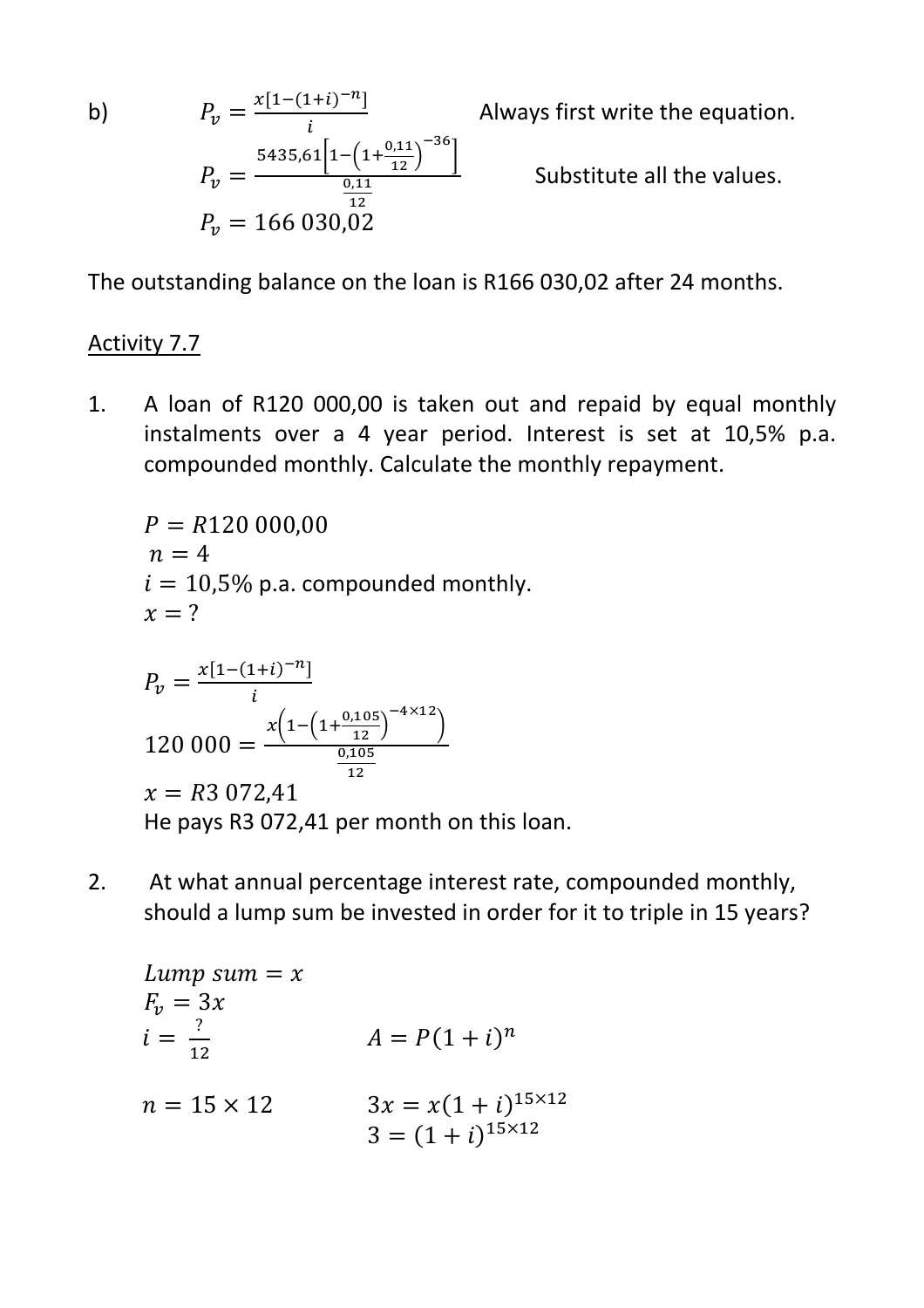$$
^{15 \times 12}_{\sqrt{3}}\sqrt{3} = {^{15 \times 12}_{\sqrt{3}}} \left(1 + \frac{i}{12}\right)^{15 \times 12}
$$
  
1,006122 ... = 1 +  $\frac{i}{12}$   
∴  $\frac{i}{12}$  = 0,006122 ...  
∴  $i$  = 0.0735 ...  
∴ *rate* = 7,4 %  
Rounded off to one decimal place.

- 3) Joe buys a machine for work to the value of R10 000. He borrows the money on 1 January 2011 from a financial institution that charges interest at a rate of11,25% p.a. compounded monthly. Joe agrees to pay monthly installments of R494,15. The agreement of the loan allows Joe to start paying these equal monthly instalments from 1 July 2011.
	- a) Calculate the total amount owing to the financial institution on 1 July 2011.

$$
A = P(1 + i)^{n}
$$
  

$$
A = 10000 \left(1 + \frac{0.1125}{12}\right)^{6}
$$
  

$$
A = R10 575.85
$$

He will owe R10575,85 by 1 July 2011.

b) How many months will it take Joe to pay back the loan?

$$
P_v = \frac{x[1-(1+i)^{-n}]}{i}
$$
 Always first write down the equation.  
\n
$$
10575,85 = \frac{494,15[1-(1+\frac{0,1125}{12})^{-n}]}{\frac{0,1125}{12}}
$$
 Substitute all the values and simplify R.H.S.  
\n
$$
\frac{10575,85}{52709,3333...} = \frac{52709,3333... \times [1-(1+\frac{0,1125}{12})^{-n}]}{52709,3333...}
$$
 Divide both sides by 52709,3333...